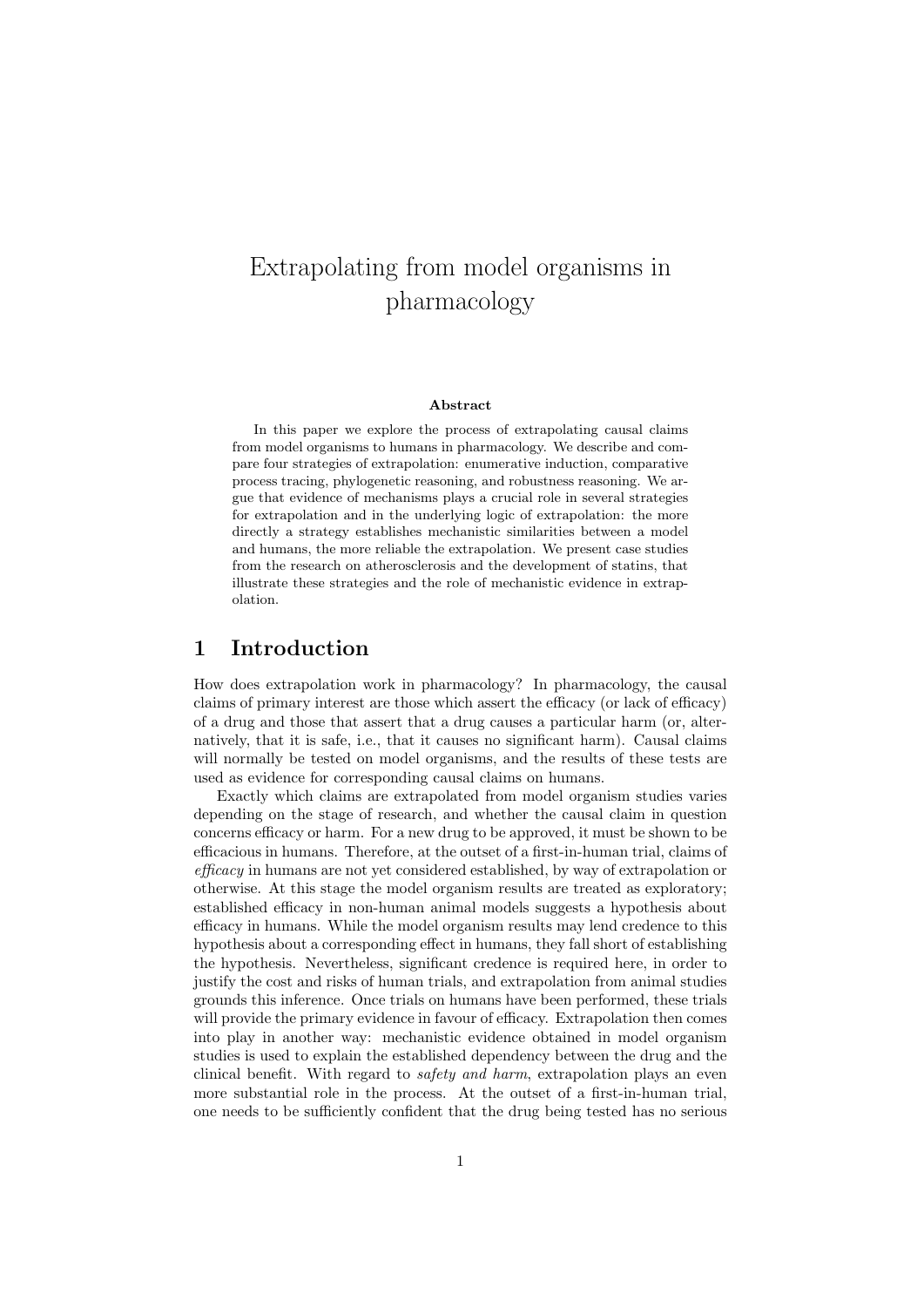negative side-effects in humans. Thus, claims about the toxicity or other sideeffects of a compound need to be extrapolated from model organism studies to justify human trials. This paper aims to shed some light on this process of extrapolating causal claims in pharmacology. We describe the interplay between evidence of (statistical) dependency and evidence of mechanisms in establishing causal claims in section §[5.](#page-10-0)

The ultimate goal of pharmacological inquiry is usually to *establish* the relevant causal claim, i.e., to secure evidence which both confirms the causal claim to a sufficiently high degree and makes it sufficiently likely that further evidence will not significantly lower this degree of confirmation. Once established, a causal claim can be added to our stock of claims and treated as evidence for further claims. For instance, establishing a causal claim in a model organism allows it to be taken as evidence for the corresponding claim in humans. Establishing is very demanding, however, and lower standards of surety are sometimes also of use: a drug approval committee may only need a reasonable suspicion of harm in humans in order to reject an application for approval; if the cost of treatment is sufficiently low or the cost of failing to treat is sufficiently high, a drug may be approved for use in certain cases even where efficacy or safety in humans is not conclusively established. For example, during the 2014 Ebola outbrake, the World Health Organization recommended the use of certain yet unregistered treatments based on just the results of model organism studies, as the cost of failing to treat patients was certain to be catastrophic [\(World Health](#page-18-0) [Organization,](#page-18-0) [2014\)](#page-18-0).

The drug development process usually requires tests on model organisms before approval can be given for tests on humans. The results of this stage are treated as evidence at two subsequent stages. First the results of tests on model organisms are required to increase confidence in the relevant corresponding causal claims in humans to a sufficient extent that further tests in humans can go ahead. Second, once the tests on humans have been carried out, the evidence obtained in model organisms is used to augment the evidence obtained in humans in order to ascertain whether the causal claims hold of humans. The evidence obtained in model organisms remains useful at this stage because it is typically the case that the tests that can be carried out on humans are more limited in important ways.

In §[2](#page-1-0) we discuss some of the challenges that face extrapolation in pharmacology. §[3](#page-3-0) provides some examples of extrapolation in pharmacology that inform the rest of the paper. In §[4](#page-6-0) we present four strategies for extrapolation and in §[5](#page-10-0) we see—by appealing to a thesis concerning the role of evidence of mechanisms in establishing causal claims in the biomedical sciences—why these strategies work when they do work. In §[6](#page-14-0) we argue that this analysis supports a recent movement to evaluate evidence of mechanisms in a more rigorous way in the biomedical sciences, and we discuss a recent objection to mechanism-based extrapolation.

# <span id="page-1-0"></span>2 Model organisms in pharmacology

Model organisms as diverse as yeast, rats, and non-human primates are used extensively in pharmacological research, both for identifying potential targets for drugs, and for safety and efficacy testing. In the first case, the purpose of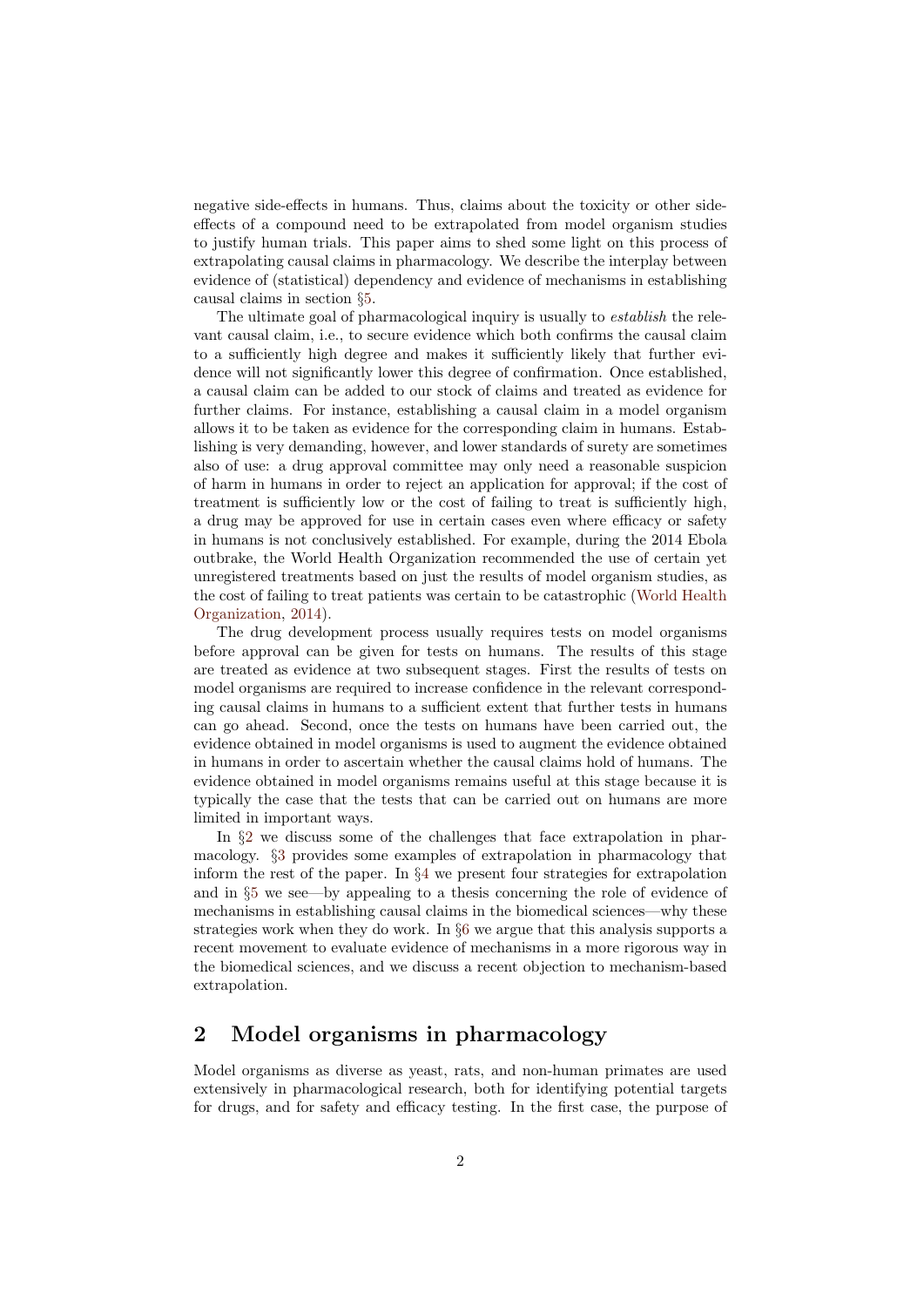studying a model is to isolate a component of a pathophysiological mechanism on which pharmacological interventions can be targeted. In the latter case the task is to test whether intervening on a mechanism in a particular way produces desired outcomes at the level of the whole organism. In both cases, one must deal with the uncertainty inherent in transferring the results from the model organisms to humans.

Evaluating the evidence from model organism studies relies on judgements about relevant similarities between the model and humans. These considerations differ slightly depending on the intended purpose of the model study. In target identification, one attempts to establish the biochemical properties of a component entity that would allow pharmacological interventions to be targeted on it so that the behaviour of the embedding mechanism changes in some way. The required similarity here involves parts of a mechanism—model studies suffice to establish an entry point into a mechanism as long as the component(s) of interest are similar between humans and the model organisms in both structure and function, even if other parts of the mechanism are dissimilar. Component similarities are commonly established by appeal to shared evolutionary ancestry that can establish homology, a strategy we describe and scrutinize below in §[4.](#page-6-0) Note that relevant similarity here involves a particularly robust sense of functional homology, i.e., not just similarity of selected function, nor similarity of structure [\(Love,](#page-17-0) [2007\)](#page-17-0). For target identification or the study of molecular level effects of a drug, it is often preferable to work with a model in which the mechanism of interest is well understood, even if there is reason to believe that the mechanism as a whole is dissimilar to humans in some ways. Thus, models as distant to humans as yeast are used when the primary focus is discovering novel targets for pharmacological interventions or detecting fine grained effects.

In safety and efficacy testing the problem of extrapolation is slightly different and arguably more difficult. Here the model-based inferences are not about properties of individual components of a mechanism, but about the outcomes of interventions on the mechanism to the well-being of the organism as a whole. To infer an organism-level outcome in humans based on results obtained in a model organism, one would need to establish that the output of the whole mechanism under interventions is similar in humans despite possible differences in some of the mechanism's parts or its causal environment. This cannot usually be assumed, even if the model and human mechanisms are known to be structurally similar in parts and the mechanism is well understood in the model. Biological mechanisms are typically complex in the sense that many component functions are coupled—connections between components are abundant and exhibit feedback—such that even a detailed understanding of the component properties will not allow deriving specific predictions about what would happen to the output of the mechanism under interventions if some individual components were changed. Nor does establishing structural similarities guarantee similarity of function. In addition, unexpected interactions between the mechanism and its environment might modulate or mask the typical output of the mechanism in humans, and these effects cannot be predicted just by knowing that humans exhibit a similar mechanism to one that is well understood in the model. A tragic example of translational failure despite established similarity of the mechanism of action is the TGN1412 trial, in which an administration of an immunomodulatory drug whose target receptor was well characterized resulted in catastrophic conditions in humans, despite being proven safe in trials on monkeys that share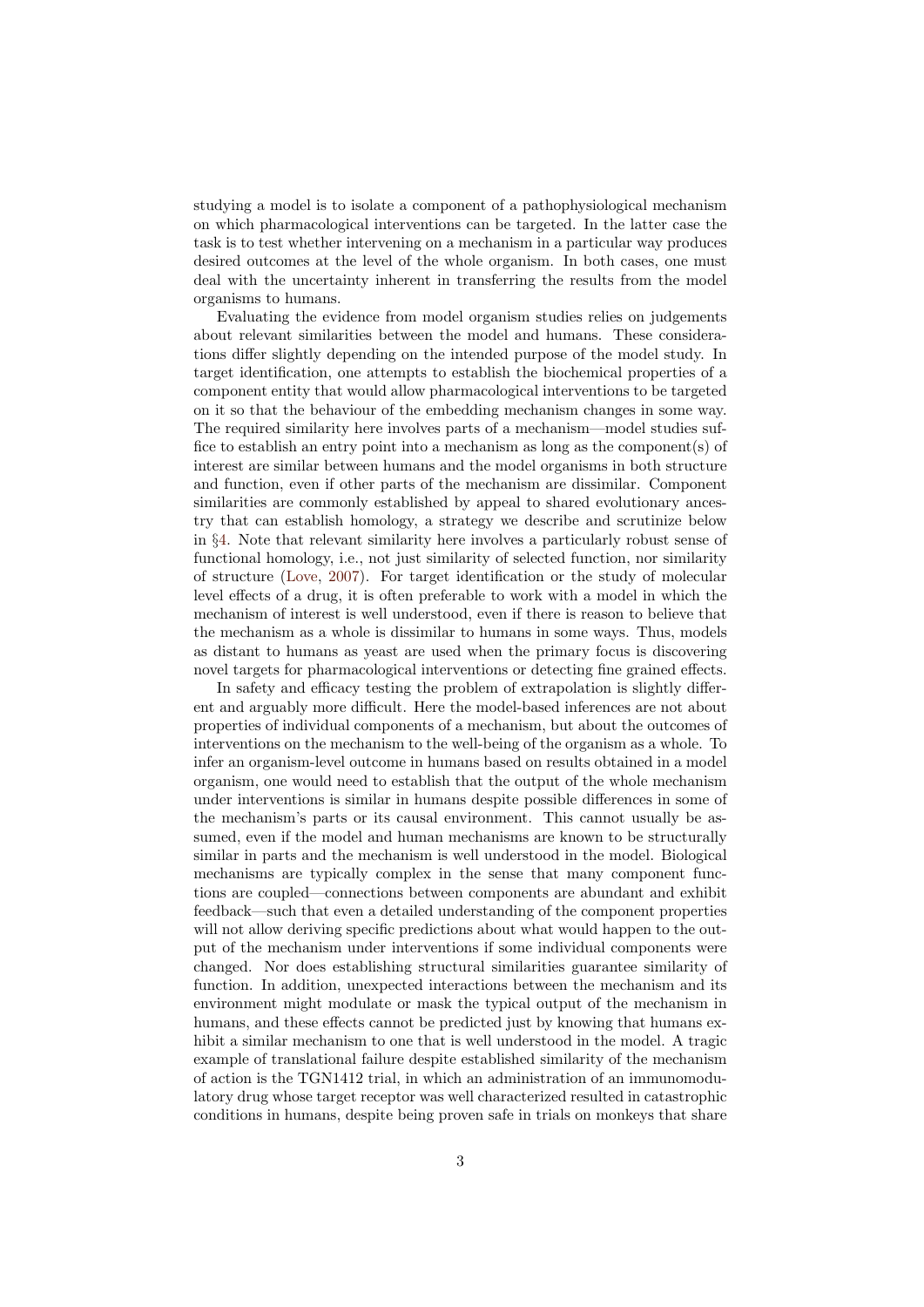the same receptor with minimal structural differences [\(Kenter and Cohen,](#page-17-1) [2006\)](#page-17-1).

TGN1412 is a humanised antibody that is a strong agonist of the CD28 receptor on human T cells, a type of white blood cell that is a part of cellmediated immune system. TGN1412 is capable of activating T cells irrespective of the presence of other regulatory signals typically required for T cell activation. This capacity promised great therapeutic potential, as T cell regulation can play a role in in the treatment of many autoimmune diseases and cancer. Before the human trial, TGN1412 was tested on cynomolgus and rhesus monkeys. These were considered valid models of humans due to perfect sequence homology of the extracellular domain of CD28—the part of the receptor that lies outside the cell and binds signalling molecules [\(Attarwala,](#page-16-0) [2010\)](#page-16-0). Based on these studies, a no-observed adverse effect level (NOAEL) was determined. In the first-in man trial, six human volunteers were administered a dose that was one five hundredth of the NOAEL determined in the non-human animal experiments. The result of the trial was a tragedy that led to the death of one of the participants, and possibly irreversible adverse effects for the rest of the subjects, due to a rare immune system response called the cytokine storm. Cytokines are signalling factors that normally play an adaptive role in the immune system, activating immune cells to attack invasive pathogens and to produce more cytokines. In a cytokine storm, this feedback loop runs out of control, causing local activation of too many immune cells and subsequent damage to any affected organs. Nothing like such a reaction had been seen in the experiments on monkeys. It has been suggested that the drastic difference between the monkey and human outcomes is explained by the fact that the monkey equivalent of the cell type that drove the cytokine storm in humans lacks CD28 receptors, and was thus not activated by TGN1412 [\(Eastwood et al.,](#page-16-1) [2010\)](#page-16-1). To summarize, even though humans share TGN1412's mechanism of action as it operates in monkeys, humans have in addition other mechanisms sensitive to TGN1412, which were responsible the drastic effects not seen in monkeys.

Extrapolating causal effects of pharmacological interventions from model organisms to humans is thus risky even when one has knowledge of some relevant mechanistic similarities. What one can do to alleviate this risk is to search for outcomes that are robust against changes in background conditions or parts of the supporting mechanism. This involves testing an intervention in a range of models that differ from each other as well as from humans, and searching for convergent results across the various model studies. If it can be shown that an outcome is independent of physiological features idiosyncratic to any particular model, the strict assumption about similarity between models and humans can be relaxed. This strategy is described and analysed in more detail in §[4.](#page-6-0)

# <span id="page-3-0"></span>3 Case studies

This section describes examples of model organism research in the discovery and development of statins for treating and preventing heart disease. Statins reduce the level of cholesterol in blood, thus reducing the risk of atherosclerosis and subsequent heart disease. Statins produce their effect by inhibiting the activity of HMG-CoA reductase (HMGCR), a rate-limiting enzyme in cholesterol biosynthesis. HMG-CoA reductase catalyses a reaction in which HMG-CoA is converted into mevalonic acid, a precursor of cholesterol. Statins mimic the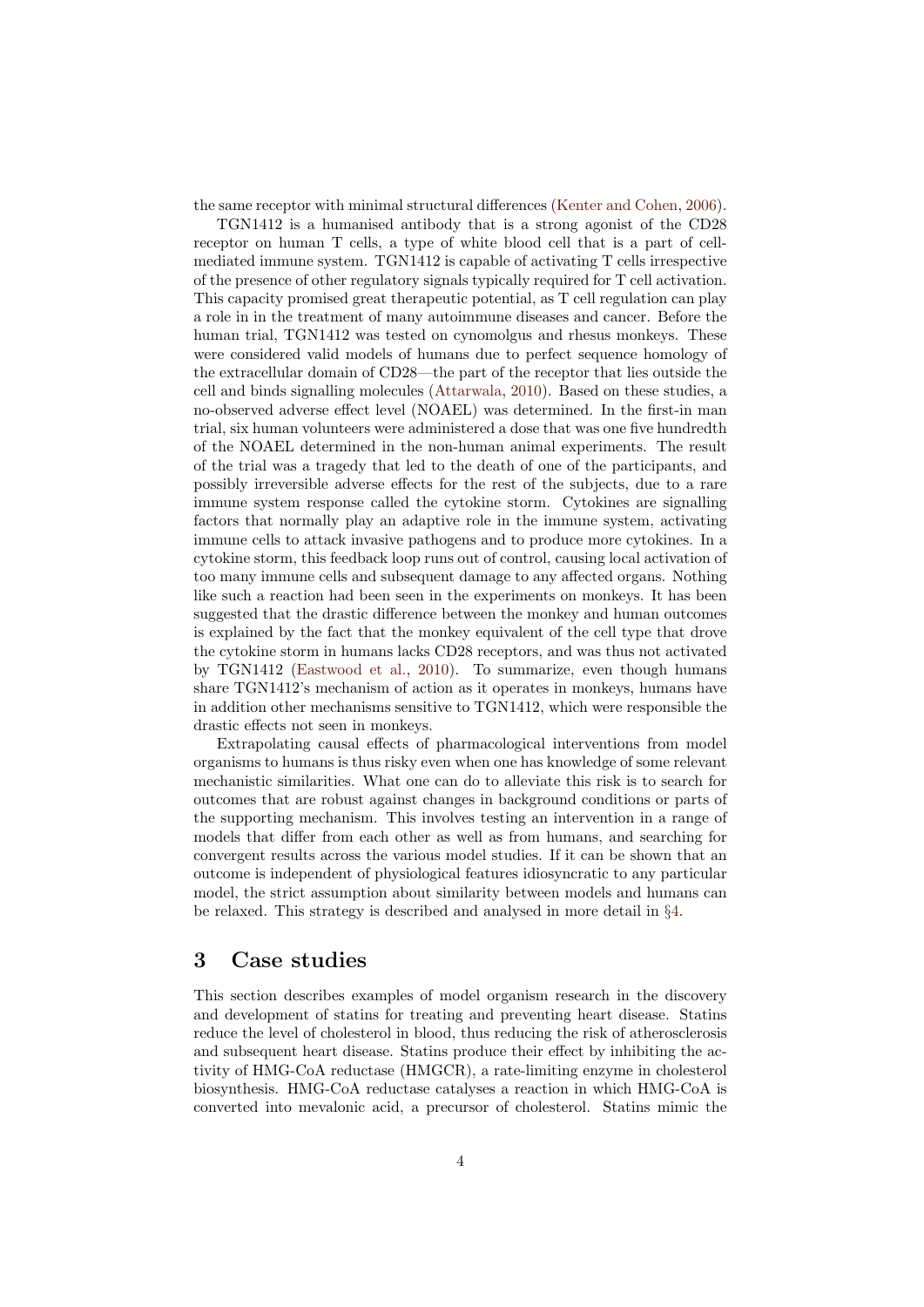structure of HMGCR and compete with it in binding HMG-CoA, but do not have the same enzymatic function. This reduces the rate at which mevalonic acid is produced and thus controls the rate of cholesterol synthesis in the liver. Statins are now widely used as preventive treatment for heart disease, and their efficacy has been demonstrated in large randomized clinical trials.

The focus on cholesterol in the treatment of heart disease is based on decades of experimental and epidemiological research that has revealed a connection between elevated blood cholesterol level and cardiovascular events [\(Steinberg,](#page-18-1) [2007\)](#page-18-1). The earliest evidence suggesting that this connection is causal came from experiments on the effects of cholesterol feeding in rabbits, showing that elevated blood cholesterol level is linked to atherosclerosis: the thickening and hardening of the artery wall in a manner that occludes blood flow, causing the cardiac events that characterise coronary heart disease [\(Anitschkow,](#page-16-2) [1913\)](#page-16-2). These results were subsequently replicated in other species with certain exceptions: some model species such as rats and dogs failed to show similar susceptibility to cholesterol induced atherosclerosis [\(Bruger and Oppenheim,](#page-16-3) [1951\)](#page-16-3). At the time of these early experiments, the researchers lacked knowledge of the details of the pathophysiology of atherosclerosis, and therefore could not validate animal models by directly comparing the relevant mechanisms to humans. But once the number of successful experiments in many different model species grew, one could argue that cholesterol's atherogenic potential had been shown to be independent of the peculiar physiology of any particular model to such a degree that it warrants inferring the existence of a mechanism extrapolatable to humans [\(Parkkinen,](#page-18-2) [2017\)](#page-18-2). Such reasoning appeals to the robustness of evidence, a strategy we describe in the next section.

It is only after the experimental animal results had established a manipulable link between blood-cholesterol and atherosclerosis that large-scale epidemiological studies on the link between cholesterol and heart disease were conducted [\(Steinberg,](#page-18-1) [2007,](#page-18-1) pp. 33-39). Given experimental evidence from model organism studies, and epidemiological evidence of correlation between blood cholesterol and heart disease in humans, the 'cholesterol conception of atherosclerosis' was established as an explanation of the prevalence of atherosclerotic heart disease in populations characterized by high lipid consumption and high average blood cholesterol levels. This sparked an interest in the details of cholesterol's role in the pathophysiology of atherosclerosis and a search for effective cholesterol lowering drugs.

The first statin, known today as compactin, was isolated by Akira Endo and his collaborators at Sankyo Research Laboratories in 1972 [\(Endo,](#page-16-4) [2010,](#page-16-4) p. 487). Compactin was shown to be a highly efficient inhibitor of HMGCR in mammalian cell cultures [\(Endo,](#page-16-4) [2010,](#page-16-4) pp. 487-488). The first studies testing the efficacy of compactin for cholesterol lowering were carried out in rats. These studies, somewhat surprisingly, showed virtually no effect on blood cholesterol levels (Endo, 2010, p. 488). The failure of the first animal tests led Sankyo to effectively drop compactin from the drug development pipeline, but Endo was allowed to carry on studying its mechanism of action. This research led to a hypothesis that could explain the results seen in rats, while suggesting that compactin would be efficacious in many other species including humans. The working hypothesis had been that inhibiting cholesterol metabolism in the liver would lead to a reduction in serum cholesterol due to an increase in the extraction of cholesterol from plasma lipoproteins to support normal cellular functions.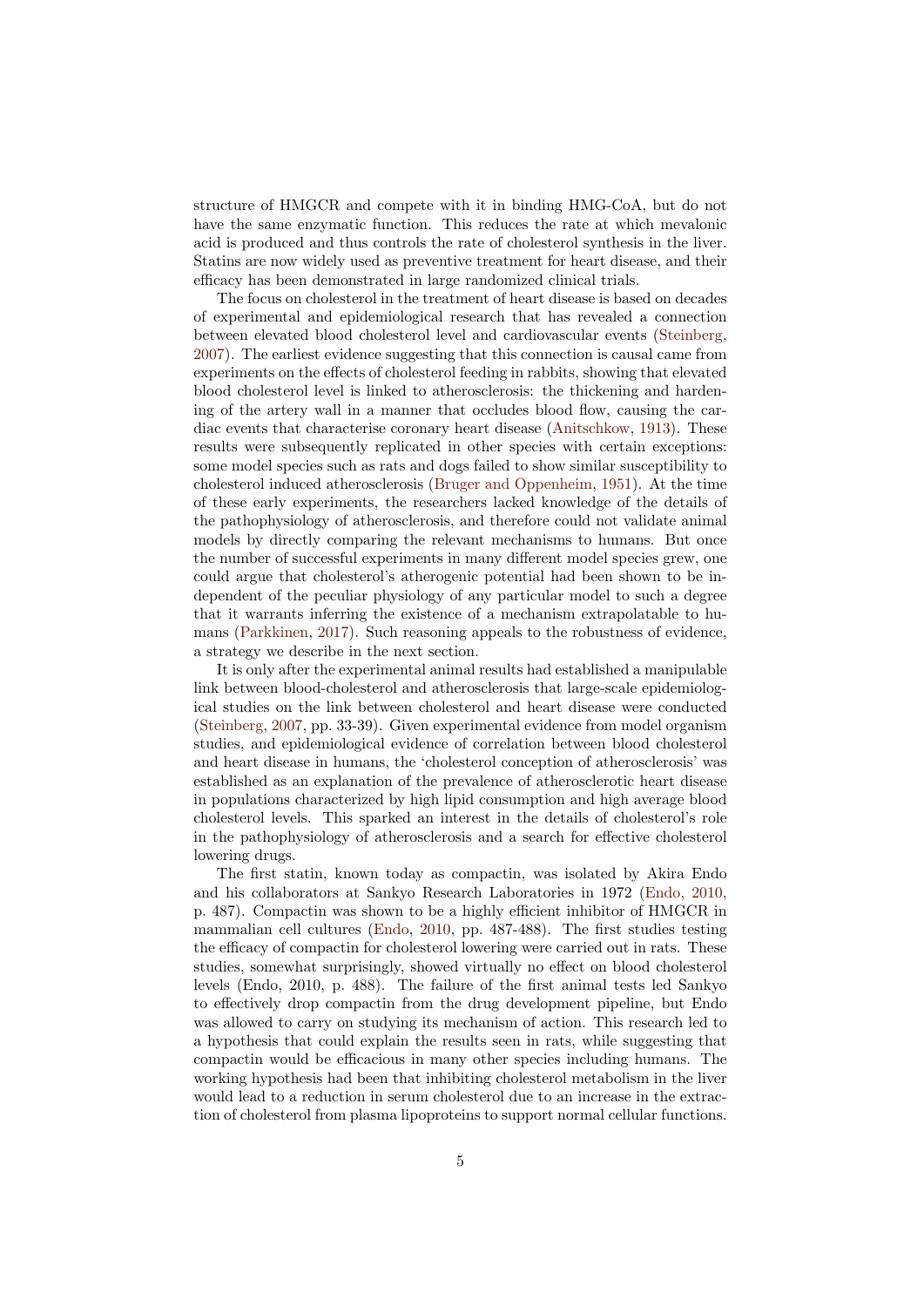What Endo and his collaborators discovered is that this is not what happens in rats: the rat liver is incapable of catabolizing lipoproteins, instead, the competition between compactin and HMGCR was compensated by upregulating HMGCR in the liver, directly cancelling the effect of compactin [\(Endo et al.,](#page-17-2) [1979\)](#page-17-2). This suggested that compactin would be efficacious in species that do not exhibit similar regulation of HMGCR. Importantly, a sub-population of humans suffering from hypercholesterolemia completely lack this regulatory mechanism due to a genetic dysfunction. Subsequent experiments showed that this explanation is likely to be true: compactin was shown to have a significant cholesterol lowering effect in other animal models such as dogs and monkeys. The important point to note for our purposes is that the rat model that was initially used was not validated by either direct comparison of the relevant mechanisms to humans, or by auxiliary evidence to justify an assumption about similarity of mechanisms. Once Endo and collaborators came up with a testable mechanistic explanation for the results, it became apparent that the rat is not a valid model of humans for testing the efficacy of statin treatment due to differences in feedback regulation of cholesterol biosynthesis.

The examples discussed above consider a use of model organisms where some outcome variable of clinical interest, e.g., blood cholesterol level, is measurable both in the model as well as humans, so that the model results can be taken to represent the behaviour of a corresponding variable in humans. But model organisms need not express a phenotype variable similar to humans to be useful, if they nonetheless host similar mechanisms. As an example, consider a study by Maciejak et al. [\(2013\)](#page-17-3), investigating the molecular and cellular level effects of statins using the yeast Saccharomyces cerevisiae as a model. S. cerevisiae is one of the most extensively studied eukaroytes due to its short generation time, low-maintenance culturability, and well-understood genetic architecture that amends itself to manipulation. What makes it a feasible model for pharmacological research is the fact that despite remarkable evolutionary distance, many biochemical pathways are at least partly conserved between yeast and humans. This is the case with the sterol pathway responsible for cholesterol synthesis in humans: S. cerevisiae hosts two homologs of the human HMGCR coding gene, and the pathway is biochemically similar to the human version with the exception that the end product synthesized in yeast is ergosterol instead of cholesterol. Maciejak et al. studied the effects of four different statins on the behaviour of the sterol pathway and cell growth in three yeast models: two models that carried either one of the native yeast HMGCR coding genes, and one engineered to express the human version of the gene [\(Maciejak et al.,](#page-17-3) [2013\)](#page-17-3). This allowed them to draw a number of conclusions about the potency of each statin, and the number and severity of side effects on other cellular processes. Understanding these cellular level effects is important from a clinical point of view, as many other cellular functions are dependent on the sterol pathway. The most general conclusion was that statin treatment will trigger compensatory upregulation of many sterol and non-sterol pathway genes, a result that could be validated by comparison to experiments conducted on human cell cultures. These results are informative about the clinical efficacy of statins even though the model system does not express anything like the clinical variable of interest, as they provide clues to how far the underlying mechanism can be manipulated without producing unwanted cellular level side-effects that could manifest as clinically important side effects in humans. In this case carrying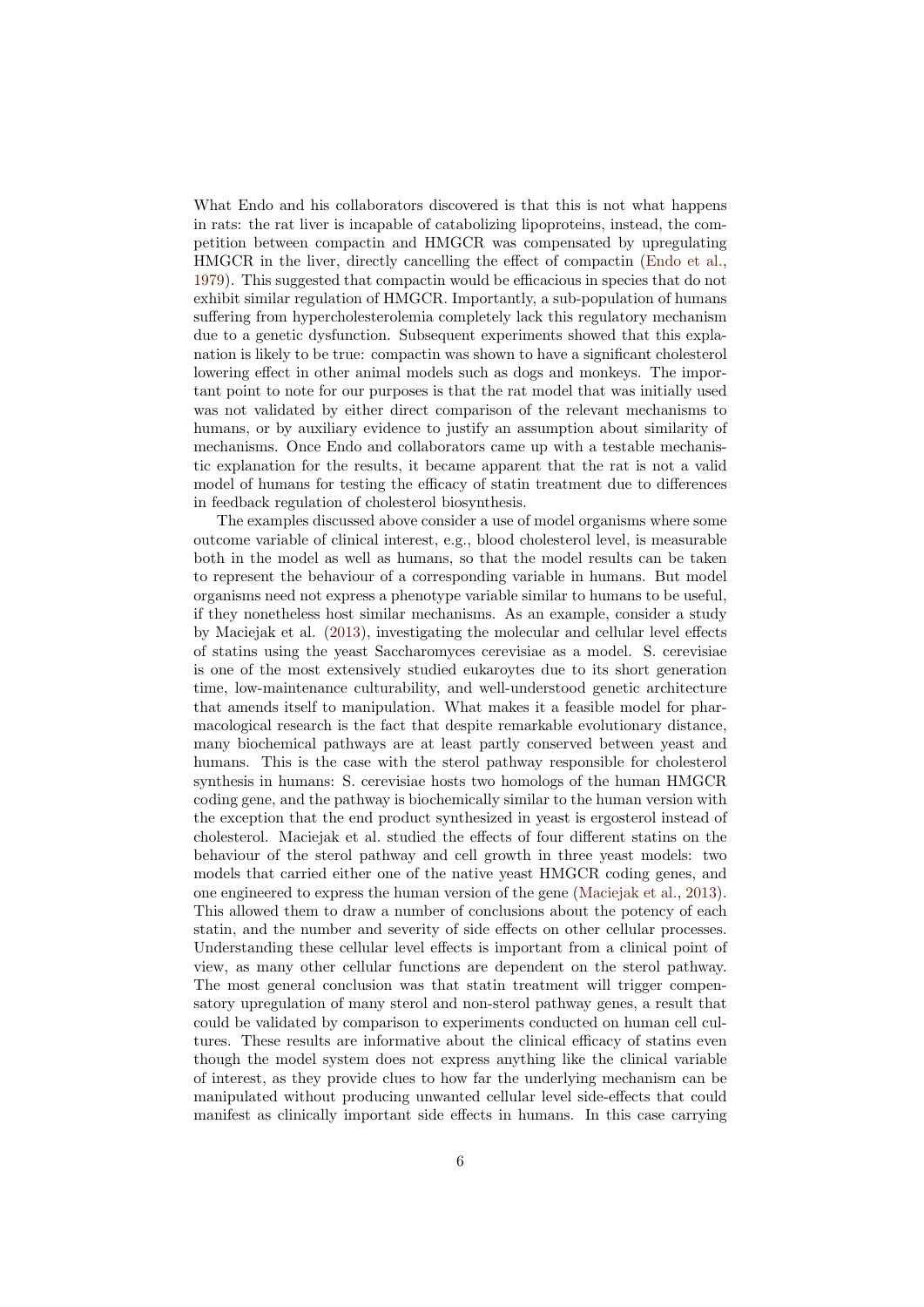these results over to humans rests on the knowledge of evolutionary conservation of the relevant mechanisms. Note in addition that, as explained in §[1,](#page-0-0) precautionary reasoning suggests that the threshold of evidence required for establishing extrapolation should be considered lower in this case, as the inferences drawn based on the model study consider possible harmful side-effects rather than efficacy.

# <span id="page-6-0"></span>4 Strategies for extrapolation

In this section we shall present four general strategies for extrapolating from animals to humans: enumerative induction, comparative process tracing, phylogenetic reasoning and robustness analysis.

Enumerative induction. The most straightforward way to extrapolate from animal models to humans is to collect evidence from many models and generalize the results to humans by simple enumerative induction. This strategy makes no appeal to evidence that reveals the details of the underlying mechanisms. It is simply the similarity of the observed phenomenon in many non-human instances that supports the inference to the human case. This strategy is risky: the fact that many non-human animals or in vitro models share some feature or respond similarly to an intervention is no guarantee that humans will respond the same way. To justify extrapolation, it is typically better to have some further evidence of similarity of the mechanisms responsible for the behaviour of the model. In an ideal case, one knows the details of a relevant mechanism both in the model and in humans, and can establish the similarity of the mechanisms by direct comparison.

Comparative process tracing. In reality, one is rarely in a position where one can work with a model that is verifiably identical to humans with respect to the relevant mechanisms. Instead, biomedical scientists typically argue for the validity of their models based on partial mechanistic similarity between the models and humans. For partial mechanistic similarities to support extrapolation, one needs a method for investigating how and which differences in parts of a mechanism might result in differences in the mechanism's output in the model and humans. Daniel Steel calls such a method comparative process tracing, and argues that in many cases this method will be able to justify extrapolation [\(Steel,](#page-18-3) [2008\)](#page-18-3). Comparative process tracing starts with a search for component activities that act as bottlenecks for causal influence within the mechanism, such that, once the behaviour of the bottleneck is held fixed, the behaviour of any components causally downstream from it is not influenced by components causally upstream to it. If one is able to identify such critical components, one only needs to establish that the components between the critical bottleneck and the endpoint of interest are similar in the model and humans; establishing full mechanistic similarity is not necessary for extrapolation to be reliable [\(Steel,](#page-18-3) [2008,](#page-18-3) p. 89).

But direct evidence of even partial similarity of mechanisms is not always necessary; there are other strategies of reasoning to establish similarity of mechanisms. Below we describe two such strategies: phylogenetic reasoning and robustness analysis. Despite differences in how these strategies are implemented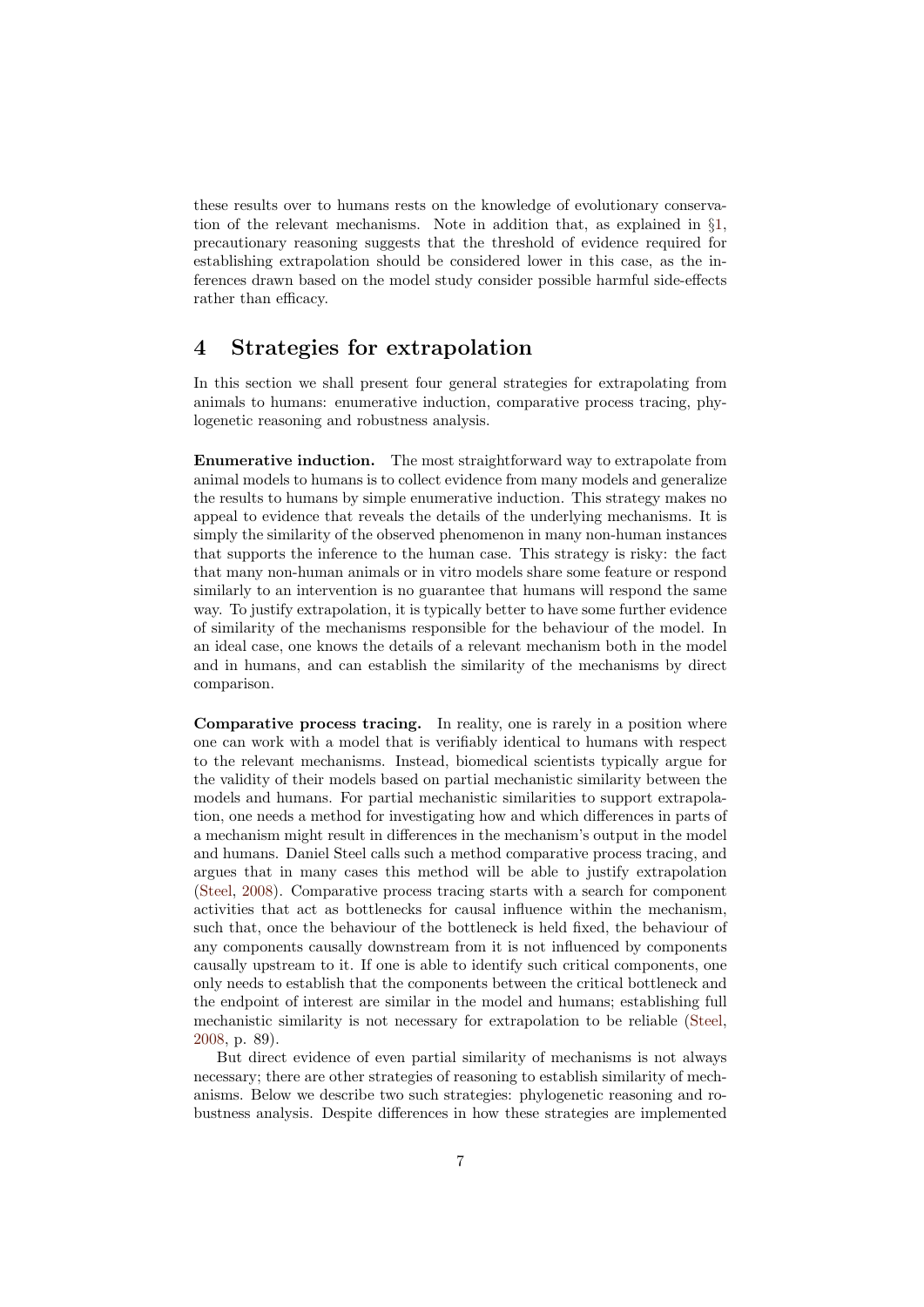in research, there are similarities in the rationale that underlies their use. Both strategies work by making an explanation of the behaviour of the model in terms of mechanisms idiosyncratic to the model less likely than an explanation that posits similarities between the model and humans in the relevant mechanisms.

Phylogenetic reasoning. Choosing a model organism is often guided by evolutionary considerations: extrapolation from a model organism to humans is considered more secure if the relevant mechanism is conserved between the model and humans, than if the mechanisms have evolved independently. Directly establishing that a mechanism is conserved, however, would amount to directly observing that the mechanisms are similar—no specifically evolutionary reasoning would be needed to justify the extrapolation. But phylogenetic information can and is being employed in model organism research in a different way, to establish assumptions about similarity of mechanisms in the absence of detailed knowledge of the mechanism in the target of extrapolation. This involves a two-step inference, where each step relies on supplemental empirical evidence other than direct comparisons between the model and the target [\(Levy and Currie,](#page-17-4) [2015\)](#page-17-4). In the first step, one observes the trait of interest in the model and other closely related species to establish that the trait is widely shared among members of a clade. This evidence is used to project the trait to an ancestor species based on the assumption that a trait shared by many members of a clade has likely evolved from a similar trait in their common ancestor. In the second step, the trait is projected to the target species based on empirical evidence that the target species, too, shares a common ancestor with the model.

The inference from the model to the target relies on knowledge of the nature of the evolutionary process. The fact—established by supplementing phylogenetic evidence—that the trait of interest has evolved from the same ancestral trait in both species constrains the amount of variation between the model and the target, as any evolutionary novelty in the trait must be achievable by piecemeal modification of the ancestral form, and must result in a viable phenotype. Given this fact about evolution, the reasoning from the model to the target can be reconstructed as an argument for the truth of a common descent explanation that, if true, would imply trait similarities between them.

Common descent explains the similarity of traits between species by constraining the possible variation that the species can exhibit in the trait. The explanation has a contrastive structure: the explanans (common descent) favours the explanandum (trait similarity) at the expense of an exclusive alternative that would be the case if the explanans were false, i.e. had the trait of interest evolved independently in the two species, it would exhibit more (or be more likely to exhibit more) variation between the species than is actually the case. Thus, if a common descent explanation applies to the trait of interest in the model and target species, they are likely to be similar. A phylogenetic argument aims to show that the common descent explanation is more likely to be true of the trait of interest than an explanation that posits independent evolution of the trait in the two species. The first step is an overtly abductive inference: common descent would be the best explanation of trait similarities observed between the model and other species in the clade. In the second step this explanation is applied to the target species based on supplemental phy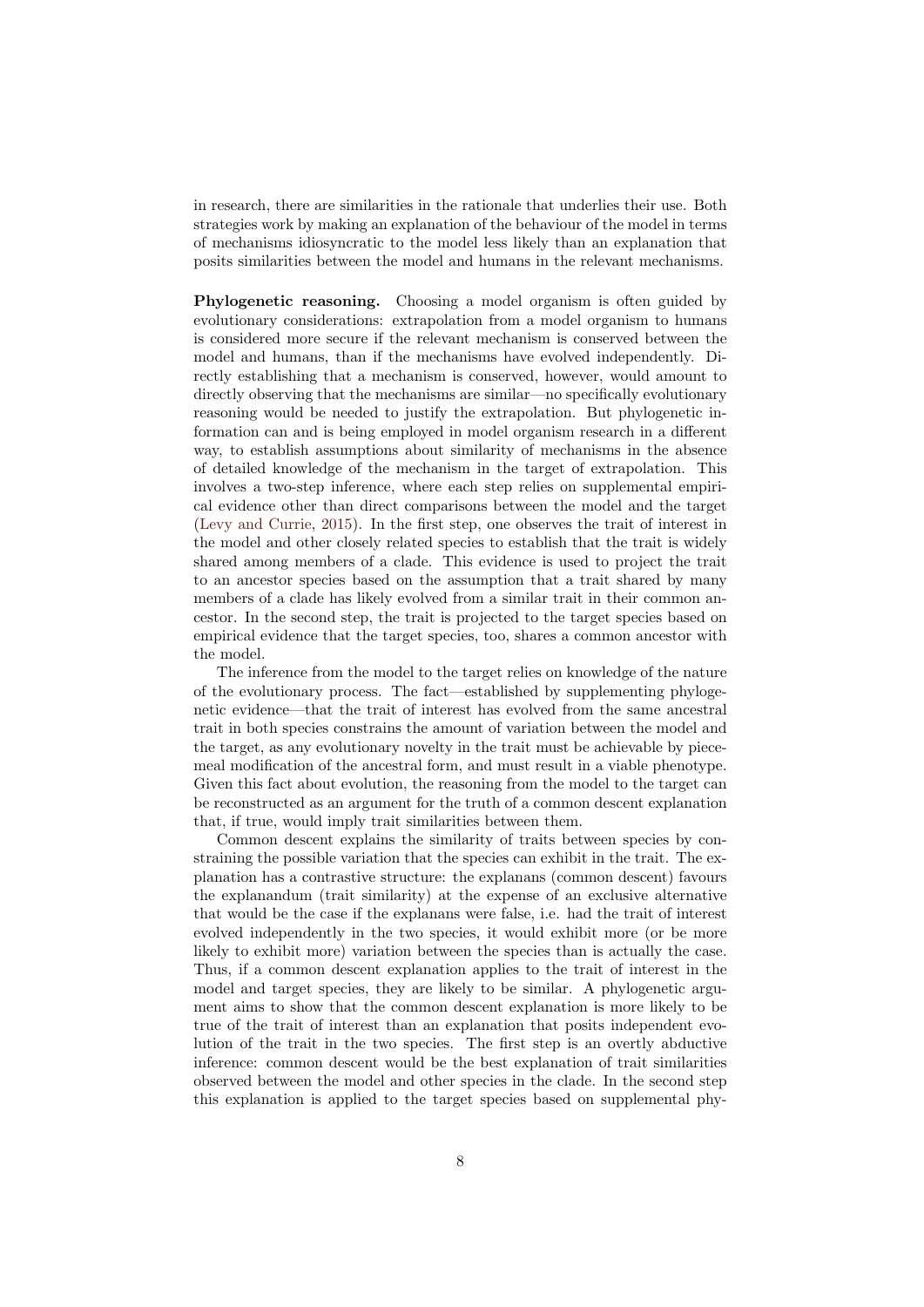logenetic evidence that the target species shares a common ancestor with the model.

Some elaboration is in order concerning what can be learned about causality by means of this strategy. Phylogenetic arguments work best for establishing similarities in components of a mechanism. However, more than mechanistic similarity between a model organism and humans is needed to establish causal claims about the mechanism's output in humans, even if the mechanism's behaviour under experimental interventions is well characterized in the model. This is because of the problem of masking. The problem of masking refers to a situation in which there are two or more separate mechanisms linking a cause variable to some effect variable of interest, such that the influence of these mechanisms on the effect differs. The mechanisms might for instance partly or completely cancel out, or modulate each other's output in a non-additive manner. In such a case, establishing just one of the mechanisms, or even establishing the behaviour of all of them independent of each other, will not support reliable inferences about the behaviour of the effect under interventions on the cause. Thus, establishing similarity of a mechanism between an animal model and humans will not support the extrapolation of an organism level causal effect from the model to humans, unless one can in addition rule out that humans exhibit masking mechanisms that are not present in the animal model. The TGN1412 catastrophe mentioned above is an example of how difficult this can be. Even though humans share the mechanism responsible for the results that were seen in the models, this alone was not enough to predict the outcome of the experiment in humans, as humans exhibit in addition other mechanisms sensitive to TGN1412, and the operation of these mechanisms causes the human immune system to react drastically differently. For establishing similarities in the output of a mechanism under interventions on its components, one would need to establish that the operation of the mechanism is insensitive to differences not only in some of its parts, but also the causal context in which it is embedded, which may include other mechanisms relevant for the outcome of interest. Phylogenetic reasoning can rarely justify this claim.

Robustness analysis. Extrapolating organism-level outcomes of pharmacological interventions, such as theresults of toxicological tests, rests on the claim that the mechanism responsible for the effect is not too dissimilar between the model and humans, and that there are no interfering mechanisms in humans that could mask or modulate the effect. These assumptions can sometimes be partly justified by phylogenetic arguments or by deliberately engineering the model to make it similar to humans, but typically there is considerable uncertainty about the representativeness of model results with respect to humans. Moreover, it is often unclear how much detail about the mechanism and its environment one would need to know in order to know that the extrapolation is reliable. What one can do is to try to weaken or discharge the underlying assumptions by demonstrating that similar results can be produced in many different model organisms that vary in relevant parts of their physiology, thus demonstrating that the outcome is independent of the idiosyncratic features of any particular model. When each model organism is treated as a source of evidence—fallible due to causal dissimilarity that introduces error in the extrapolation to humans—the reasoning can be seen as a kind of robustness analysis.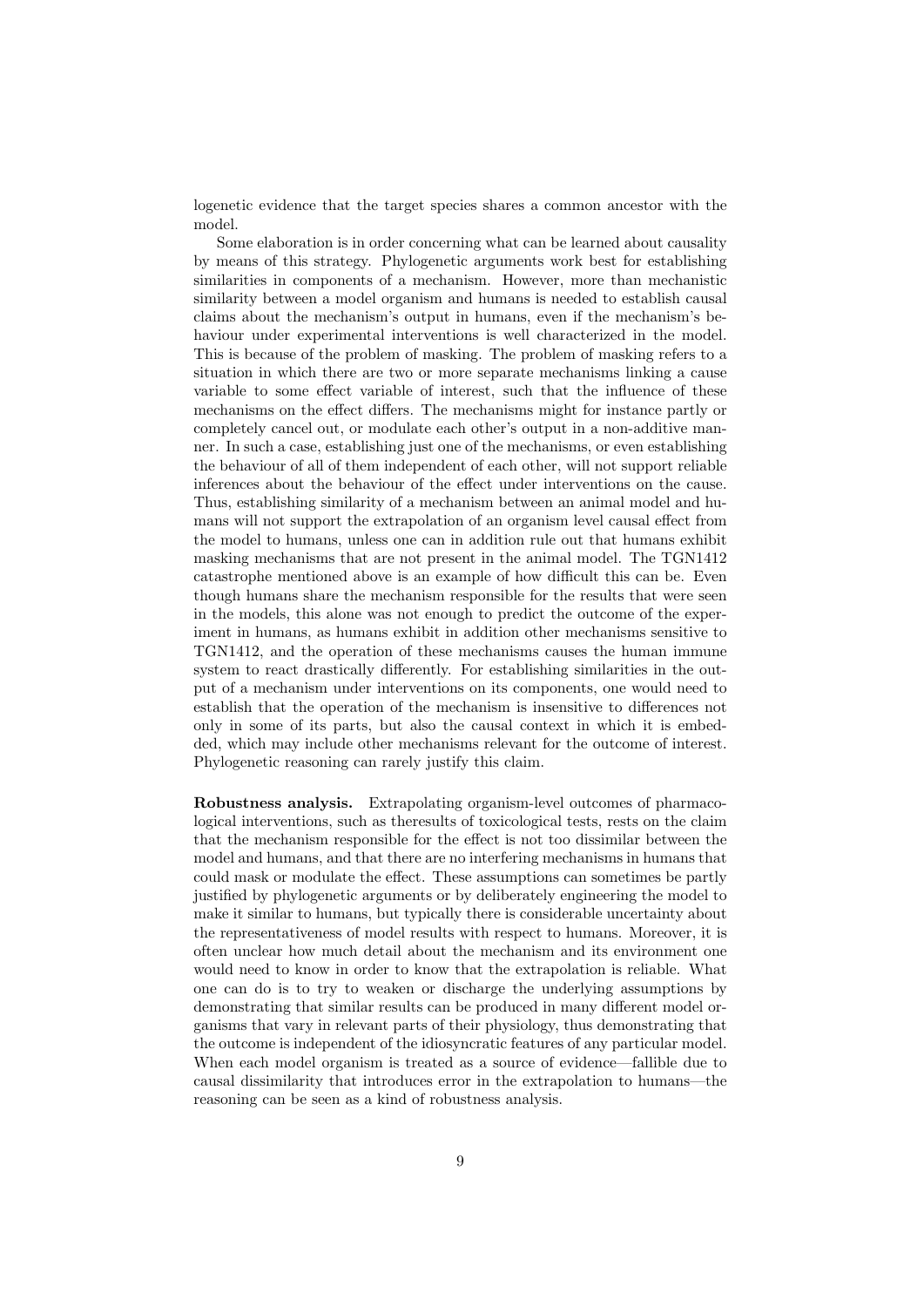[Wimsatt](#page-18-4) [\(2007\)](#page-18-4) describes robustness analysis as consisting of four procedures:

1. To analyse a variety of independent derivation, identification, or measurement processes. 2. To look for and analyse things that are invariant over or identical in the conclusions or results of these processes. 3. To determine the scope of the processes across which they are invariant and the conditions on which their invariance depends. 4. To analyse and explain any relevant failures of invariance. I call things that are invariant under this analysis robust [\(Wimsatt,](#page-18-4) [2007,](#page-18-4) p. 44).

Wimsatt's procedures are meant to capture a highly general reasoning strategy that is used to study the reliability of evidence and scientific inference; the processes to which robustness analysis is applied can be anything from sensory modalities to derivations of results from mathematical models [\(Wimsatt,](#page-18-4) [2007,](#page-18-4) pp. 45-46). Here we consider empirical robustness analysis, where the processes studied are experimental procedures and the results obtained through them. Empirical robustness analysis can be reconstructed as explanatory reasoning that works by ruling out explanations of experimental results in terms of idiosyncrasies of the causal set-up of any particular experiment (cf. [Schupbach,](#page-18-5) [2016\)](#page-18-5). Every experiment or detection method has its own sources of error that make the evidence obtained from it fallible: instead of reliably tracking a phenomenon existing independently in nature, our experimental results might be artefacts created by the methods themselves. However, it would be unlikely that many methods based on different causal principles would produce similar artefacts. As an illustration, consider two experimental set-ups, one that exhibits error source E, and one that exhibits error source  $E^*$  that is independent of E. Often, if both of these experiments produce a concordant result, one can rule out that the result is an effect of error source E, on the grounds that it is unlikely that both experiments would be independently erroneous but nonetheless yield the same result. By collecting evidence from many different experiments that exhibit independent sources of error, one can then infer that the best explanation for any concordant result observed is that the result is caused by a real underlying mechanism, rather than being a side product of the causal set-up of the experimental procedures themselves.

Similar reasoning can be applied to the evaluation of model organism studies as evidence. Extrapolation from a particular model organism rests on the assumption that the model and humans are similar with respect to relevant mechanisms. But all model organisms are dissimilar to humans in some ways, and these dissimilarities constitute a potential source of error when the model result is taken as evidence for inferences about humans. Therefore, one should initially have low credence in conclusions one draws based on model studies, unless one has direct evidence of relevant mechanisms to rule out the possibility of error. However, even if all model organisms are causally dissimilar to humans, the same evolutionary processes responsible for the dissimilarity to humans make different model organisms dissimilar to each other as well. Model organisms that are not close phylogenetic relatives are thus likely to exhibit independent errors with respect to extrapolation of the results to humans. This fact makes it possible to apply robustness reasoning to the evaluation of model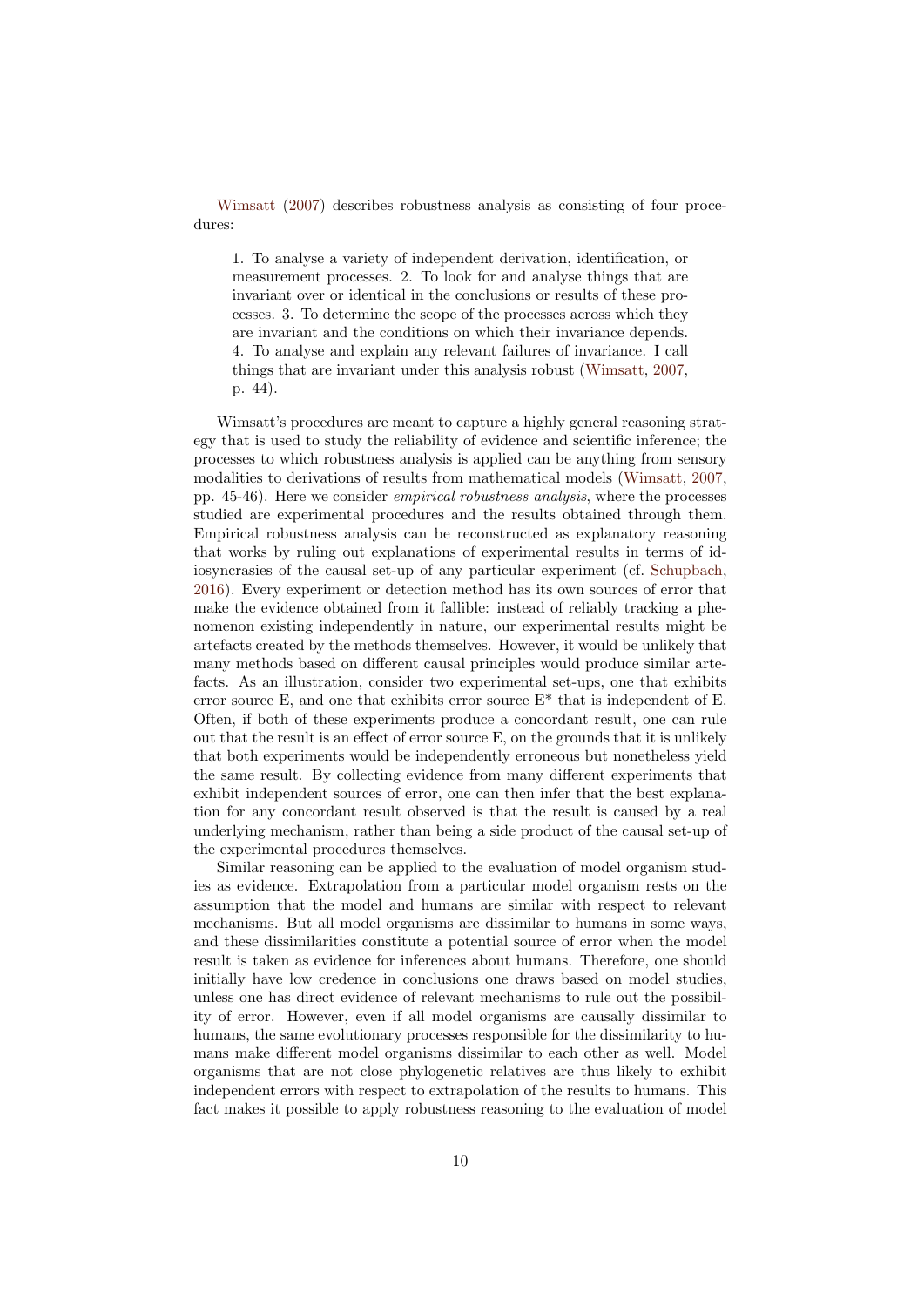organism evidence: a result that can be reproduced across heterogeneous pool of model species is independent of the idiosyncratic causal make-up of any particular model.

Under favourable conditions, robustness analysis can complement more directly attainable mechanistic evidence in extrapolation of causal claims from animal models to humans. Transferring a causal claim based on mechanistic evidence alone is susceptible to masking; not only differences within the underlying mechanism, but also differences in its causal context can be error sources that may defeat extrapolation. But searching for robust results in a pool of models where the mechanism itself as well as its physiological context varies sufficiently can help with the masking problem. Here the important aspect of robustness analysis is Wimsatt's procedure 4., the analysis and explanation of discordant results. Any failures of robustness are suggestive of either species differences in the hypothesized mechanism of action, or of the presence of masking mechanisms in some species. Analysing and explaining failures of robustness by searching for masking mechanisms in the models can help evaluate the reliability of extrapolation by guiding the search of relevant masking factors in humans. It should be noted that this requires some explicit comparisons of mechanistic detail between the models and humans: simply seeing robust results in heterogeneous models, without knowing anything about the relevant mechanisms, does not rule out the possibility of masking in humans.

## <span id="page-10-0"></span>5 The logic of extrapolation

In this section we shall show how one recent line of work on the epistemology of causality can shed some light on the logic of the sort of extrapolations exemplified by the pharmacological case studies of §[3.](#page-3-0)

[Russo and Williamson](#page-18-6) [\(2007\)](#page-18-6) suggested that, in order to establish a causal claim, one normally needs to establish both that the putative cause and effect are appropriately correlated and that there is some underlying mechanism by which one can explain instances of the putative effect in terms of the putative cause and which can account for the observed correlation. It is not sufficient just to establish the existence of an appropriate correlation, because some correlations are not causal—they may be attributable to confounding, bias or some other sort of connection between the variables of interest. Establishing the existence of an appropriate mechanism rules out these other sorts of explanation of the correlation. On the other hand, it is not sufficient just to establish the existence of an appropriate mechanism, because there may be counteracting mechanisms which cancel out or reverse the influence from the putative cause to the putative effect—i.e., there may be masking which leads to no net positive effect. Establishing an appropriate correlation rules out such cases.

Note that the thesis is that one normally needs to establish an appropriate correlation and an appropriate mechanism. Only 'normally' because there are some awkward cases. For example, there are cases of causation without a linking mechanism. If the putative cause and / or the effect is an absence—something not happening, or a quantity that is absent—then there can be no physical mechanism linking the two. The speaker failing to catch a flight to a conference causes the absence of her talk, even though there is no physical connection between the two. In such cases we attribute causation when we can expect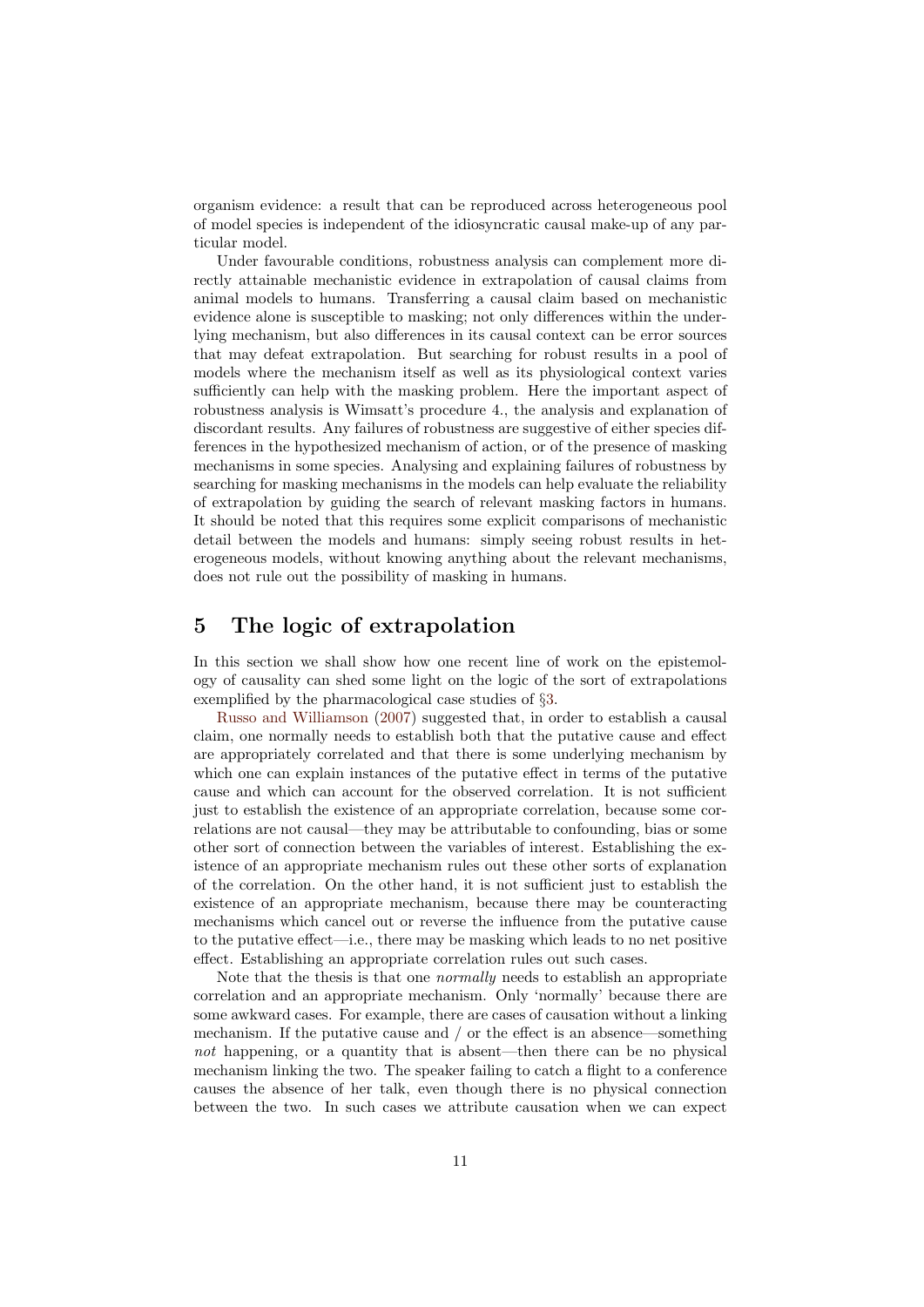

<span id="page-11-0"></span>Figure 1: The epistemology of causality motivated by [Russo and Williamson](#page-18-6) [\(2007\)](#page-18-6).

a mechanism linking counterfactual presences: if she were to have caught the flight, that flight and connecting transport would have provided the mechanism that gets her to the auditorium to give the talk. Moreover, there are cases of causation without a correlation: if the ball can descend to the bottom of the pinball machine whichever route it takes, then taking one particular route causes it to get to the bottom even though it does not increase the chances of it getting to the bottom. In such cases we attribute causation when we can expect a correlation were we to counterfactually block one or more of the alternative pathways. There are even cases of causation without either a correlation or a mechanism, as [Longworth](#page-17-5) [\(2006,](#page-17-5) §4.1) points out. Such cases show that the epistemological thesis stated above is a first approximation to a more nuanced thesis. Fortunately, these nuances will not be important in what follows and we may stick with the above formulation.

The epistemological thesis has generated some controversy (see, e.g., [Weber,](#page-18-7) [2007,](#page-18-7) [2009;](#page-18-8) [Campaner,](#page-16-5) [2011;](#page-16-5) [Clarke,](#page-16-6) [2011;](#page-16-6) [Darby and Williamson,](#page-16-7) [2011;](#page-16-7) [Gillies,](#page-17-6) [2011;](#page-17-6) [Illari,](#page-17-7) [2011;](#page-17-7) [Howick,](#page-17-8) [2011a](#page-17-8)[,b;](#page-17-9) [Russo and Williamson,](#page-18-9) [2011a,](#page-18-9)[b;](#page-18-10) [Campaner](#page-16-8) [and Galavotti,](#page-16-8) [2012;](#page-16-8) [Claveau,](#page-16-9) [2012;](#page-16-9) [Dragulinescu,](#page-16-10) [2012;](#page-16-10) [Clarke et al.,](#page-16-11) [2013,](#page-16-11) [2014;](#page-16-12) [Fiorentino and Dammann,](#page-17-10) [2015\)](#page-17-10). However, we shall neither offer a detailed justification nor a defence of the thesis here. Instead we shall assume that the thesis is correct and show that it can shed any light on the process of extrapolation.

The epistemological thesis leads to the picture of Fig. [1:](#page-11-0) some of the total available evidence is evidence for or against the existence of a correlation; some of it is evidence for or against the existence of a suitable mechanism; these both provide evidence for or against causation. Note that some items of evidence can be both relevant to correlation and mechanism. Arguably, in the right conditions a large, well-conducted randomised controlled trial (RCT) can provide evidence both of correlation and that this correlation is not spurious, i.e., that there must be some suitable underlying mechanism that accounts for the correlation. It is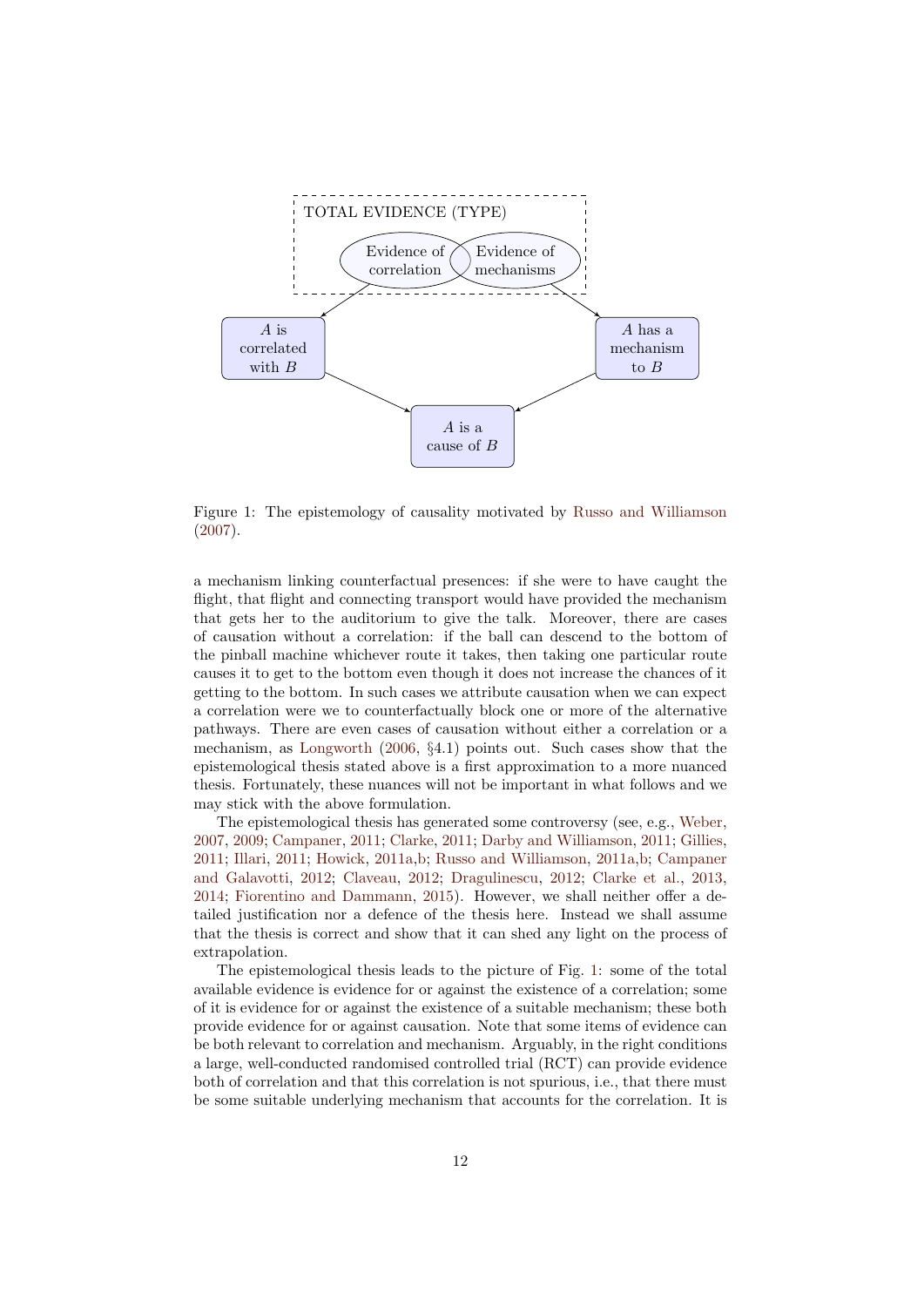

<span id="page-12-0"></span>Figure 2: An alternative view of the epistemology of causality.

very rare, however, for a single study on its own to establish both correlation and mechanism. More often, while a large enough correlation in the sample might be enough to establish a corresponding correlation in the population, significant doubts about mechanism will remain and other evidence of mechanisms needs to be obtained or invoked in order to establish mechanism and thereby establish causality. Fig. [2](#page-12-0) provides an alternative view of the epistemology of causality, splitting the relevant evidence into statistical trials—such as RCTs and observational studies—and other relevant evidence—such as evidence obtained from biomedical imaging, in vitro experimentation, and simulation.

The epistemological thesis also motivates a particular view as to the logic of extrapolation. This is depicted in Fig. [3.](#page-13-0) In this diagram, dashed arrows represent weak evidential relationships and full arrows represent strong evidential relationships. Normally, one can conduct more conclusive trials on a model organism population than on a human population—this is why model organisms are so important. For example, one can often perform trials on a model organism that, for ethical reasons, cannot be undertaken in humans. These trials can be better randomised in model organisms than in humans, and can involve more invasive measurements, creating more conclusive evidence about causality in the model organism than what corresponding trials in humans could establish about humans. The obvious downside is that the evidential relevance of the model organism results to claims about humans may be uncertain. Thus, Fig. [3](#page-13-0) depicts strong evidential relationships from statistical trials in animals, but weak connections in humans. Given these weak connections, it can be hard to establish a suitable correlation in humans, and thereby hard to establish causality in humans. Although studies in humans may suggest a correlation, this observed correlation may be spurious—e.g., due to confounding, bias, or chance. However, if one can establish causality in the model organism and one can establish that the mechanisms which underpin this causal relationship are sufficiently similar to those in humans, then this lends further credence to the claim that the correlation observed in humans is not spurious, i.e., that there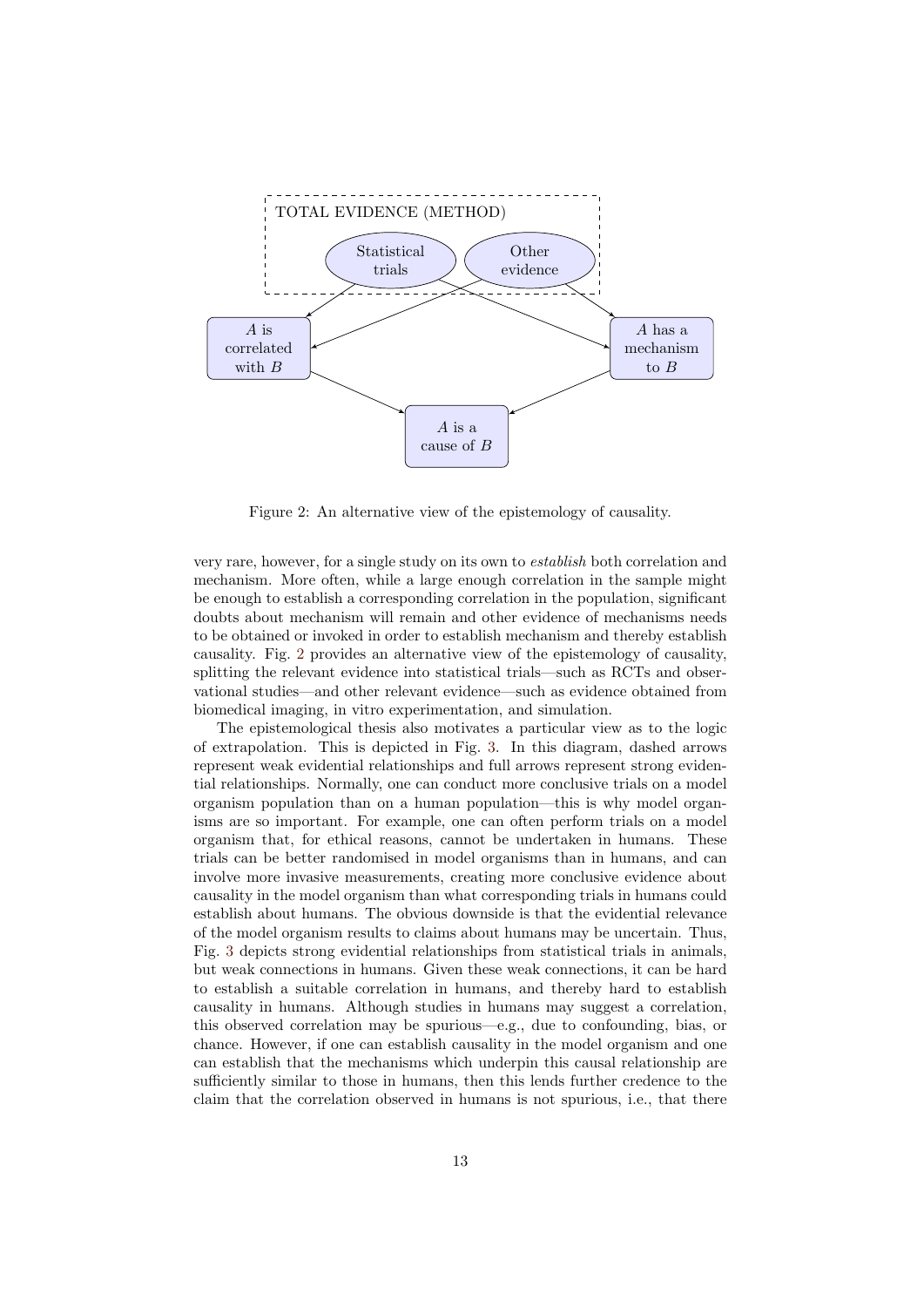

<span id="page-13-0"></span>Figure 3: The logic of extrapolation as motivated by the epistemological thesis.

is a genuine correlation in the underlying population. Although each consideration on its own provides rather weak evidence of correlation in humans, the combination of all these factors can, in the the right circumstances, establish correlation, and thereby help to establish causality in humans.

Let us revisit the statin case studies of §[3.](#page-3-0) Recall that compactin was first tested on rats. Here, the trial failed to establish a correlation. Thus, the model organism clearly could not be used as the basis for an inference to the effectiveness of compactin in humans, even in the weak sense of motivating a hypothesis that compactin would be effective in humans. Moreover, other evidence was inadequate to establish that the underlying mechanisms in rats and humans were sufficiently similar. Hence, the model organism could also not be used as the basis for an inference to the lack of effectiveness of compactin in humans, although it did provide some evidence against a correlation in humans. Further research on the mechanisms involved led to trials on dogs and monkeys. These trials did establish a correlation in the model organisms, and, at this stage, there was other evidence of both an appropriate mechanism of action in the model organisms and of a similarity in mechanisms between the model organisms and humans. Hence the model organisms could now be used as a basis for extrapolating effectiveness to humans, at least in the weak sense of raising one's confidence in a hypothesis about effectiveness in humans to a degree that warrants conducting a trial in humans.

Let us turn to the case study involving the yeast Saccharomyces cerevisiae. Yeast is not an animal and many of its mechanisms differ from those in humans; nevertheless, extrapolation from yeast to humans follows the pattern depicted in Fig. [3.](#page-13-0) In this case the causal claims in question are rather lower-level, involving the effect of statins on the upregulation of particular genes. There is sufficient similarity between yeast and humans to extrapolate certain of these low level causal claims from the yeast to humans, however, it should be noted that no claim about efficacy with respect to clinical endpoints of interest in humans is extrapolated here. Furthermore, the low-level claims themselves pro-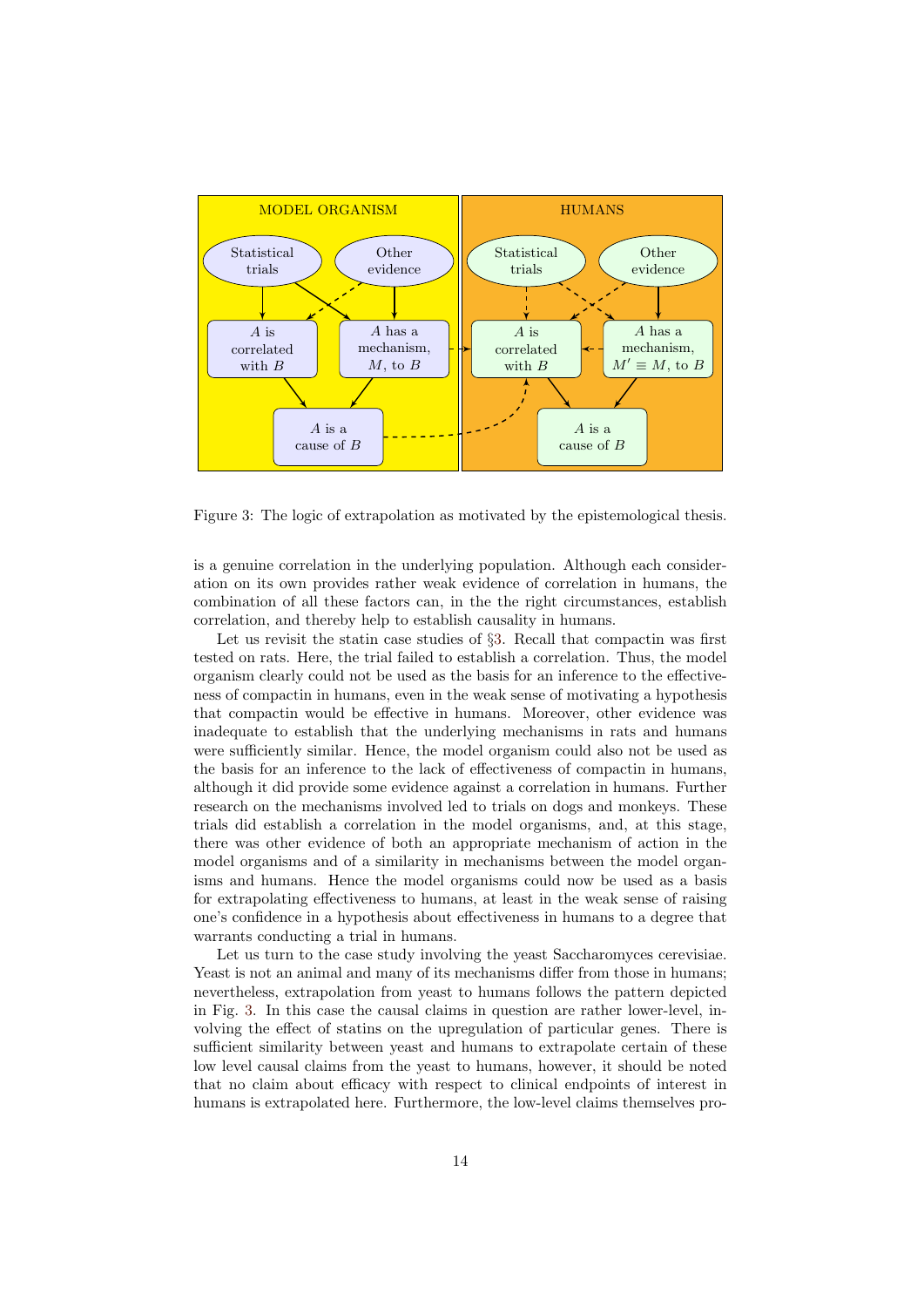vide evidence for higher level claims of the efficacy of statins for lowering blood cholesterol in humans: they help to establish the existence of appropriate mechanisms of action of statins for lowering cholesterol, and they help to show that these mechanisms of action are shared between humans and model organisms such as monkeys. The reasoning behind this last inference to similarity of mechanism of action between humans and model organisms is typically phylogenetic (§[4\)](#page-6-0). Certain mechanisms are shared between yeast, monkeys, dogs and humans, despite evolutionary distance, because of common ancestry. Although experiments in rats undermine robustness of efficacy of statins across species, these results can be explained away, again by invoking evidence of mechanisms.

# <span id="page-14-0"></span>6 Conclusion

According to the above analysis, problems of extrapolation from model organisms to humans hinge upon evidence of mechanisms. Extrapolation works by establishing causation in the model organism and establishing similarity of the model organism to humans. Establishing causation in the model organism requires establishing the existence, if not the nature, of some suitable mechanism of action. The similarity that needs to be established is similarity of the mechanisms of action in the model organism to those in humans.

The strategies for extrapolation that lend most surety to the causal conclusion in humans are those that most directly establish similarity of mechanisms: comparative process tracing, phylogenetic reasoning, and robustness analysis. The first strategy employs evidence of partial similarities in mechanisms, and a search for crucial causal bottlenecks to limit the number of comparisons between a model and humans required to establish the validity of the model. The next two strategies involve an abductive inference as a key ingredient; both strategies work by ruling out explanations of model results in terms of mechanisms idiosyncratic to the model, and in favour of explanations in terms of similar mechanisms. Enumerative induction proceeds rather differently from the above three strategies: reasoning from the causal claim having been found to hold in previously observed species to the claim holding in humans. As a subsequent inference, one might also infer similarity of mechanisms as the best explanation of the causal claim holding across all the species under considerations. Similarity of mechanisms is thus inferred only indirectly, by chaining a simple induction and an inference to the best explanation. This form of inference is error-prone, if not entirely tenuous.

Given the importance of evidence of mechanisms for successful extrapolation, it becomes equally important to ascertain its quality. Grading quality of mechanistic evidence is important for several reasons: in order to ascertain how credible are the mechanistic claims that the evidence supports (in particular, whether they can be considered *established* by the evidence); in order to avoid erroneous and fallacious mechanistic inferences, where possible; and in order to decide when more evidence is needed (when to commission further research). These considerations motivate the EBM+ approach to evaluating evidence in medicine [\(ebmplus.org\)](http://www.ebmplus.org), which seeks to evaluate mechanistic evidence alongside evidence of correlation, instead of focusing exclusively or almost exclusively on statistical studies, as is common in current EBM practice [\(Clarke et al.,](#page-16-12) [2014\)](#page-16-12).

It is important to note that the evidential requirements of extrapolation vary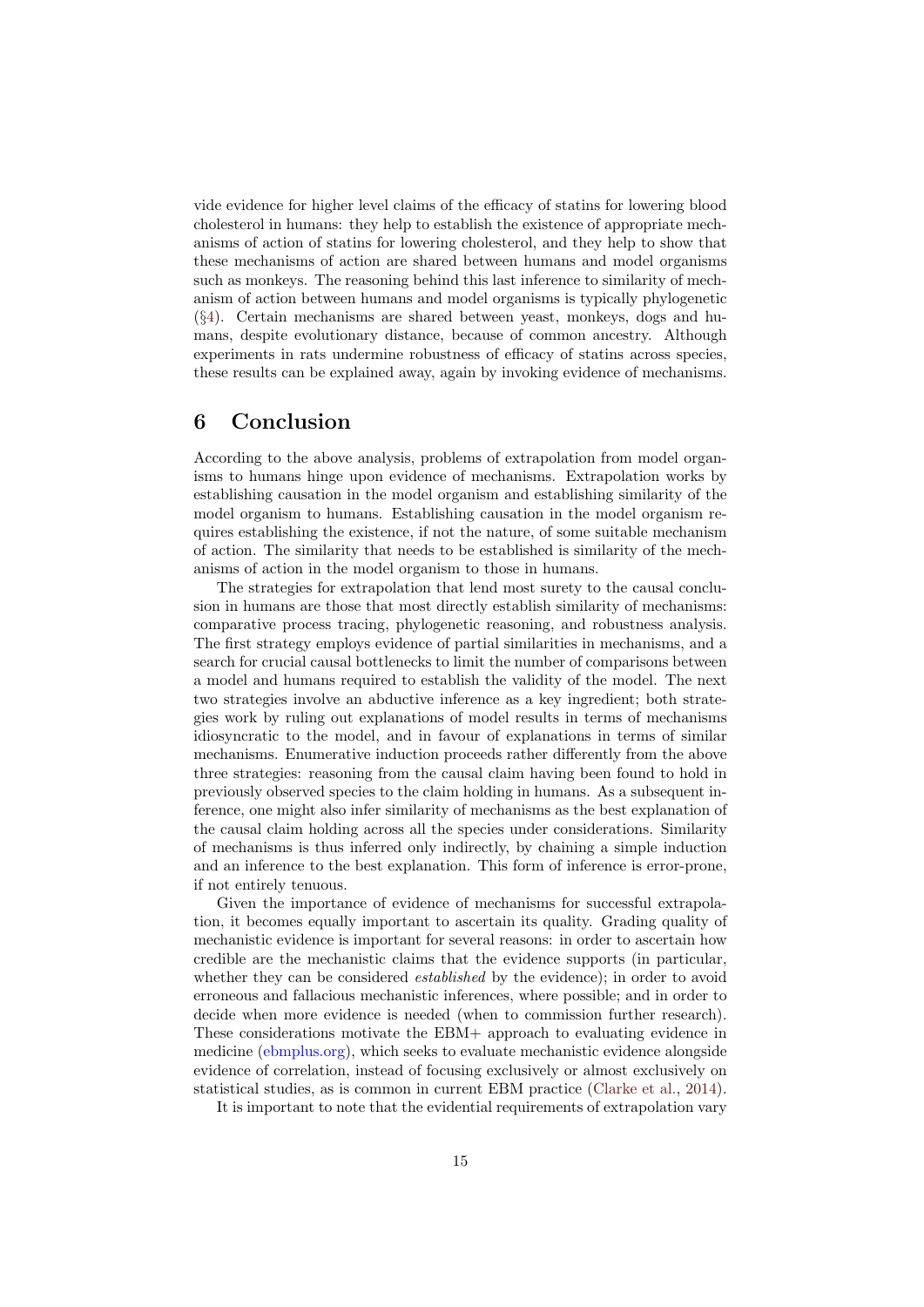depending on the level and specificity of the causal claim in question. Low level causal claims about interactions between individual components do not require establishing detailed similarities of the whole embedding mechanism. For example, if one is merely interested in the binding affinity of a compound to its intended molecular target, one clearly does not need a model that resembles humans with respect to the whole complex mechanism of which the target is a component of in humans. Thus, even model organisms that are phenotypically very dissimilar to humans may serve as fairly reliable sources of extrapolation, such as in the case of using yeast as a model for studying molecular level side-effects of statins. By contrast, extrapolating claims about phenotypically high level effects requires somewhat better understanding of the behaviour of the underlying mechanism as a whole, and more evidence of similarity of the mechanism as well as its causal context between the model and humans, as extrapolating such effects is susceptible to the problem of masking. Similarly, qualitative claims tolerate more differences between the model mechanisms and the human mechanisms than claims about specific quantitative effects of interventions. For example, inferences about causal relations where the exact timing of the effect in response to the intervention is of clinical interest require higher quality evidence of mechanistic similarities than extrapolation of claims about the mere qualitative effects of the intervention. In many cases, evidence of similarity of mechanisms can be rather indirect, involving functional similarity or confirmed theory, rather than detailed knowledge of bottlenecks and other components of mechanisms, as required by comparative process tracing [\(Guala,](#page-17-11) [2010\)](#page-17-11). Thus, the strategies of §[4](#page-6-0) should be thought of as examples of ways of generating evidence of similarity of mechanisms, but not exhaustive.

One prominent criticism of mechanism-based extrapolation overshoots its conclusions because it neglects the nuances mentioned above. [Howick et al.](#page-17-12) [\(2013a,](#page-17-12)[b\)](#page-17-13) have argued that mechanistic evidence typically fails to support extrapolation in the intended way, and this is due to the inherent complexity of biological mechanisms, unexpected interactions between many mechanisms, and the uncertainty concerning how well the mechanism must be understood for one to know whether extrapolation is justified or not. They argue that predicting clinically relevant outcomes from mechanistic knowledge is often fallible, and then argue that this inherent uncertainty compromises most attempts to extrapolate from one context to another based on mechanistic knowledge [\(How](#page-17-13)[ick et al.,](#page-17-13) [2013b,](#page-17-13) pp. 281-285). We agree that one often cannot reliably predict outcomes of interventions from knowledge of mechanisms alone—evidence of correlation is also required  $(\S$ [5\)](#page-10-0). The pessimistic conclusion of Howick et al. concerning extrapolation in general does not follow from this. In the pharmacological cases we have discussed, one has evidence of some causal effect of an intervention in a model already; as explained in  $\S5$ , this is not inferred solely from knowledge of a mechanism, and indeed the details of the mechanism need not be known at all. The extrapolation task considers the use of mechanistic evidence to evaluate whether similar effects would be seen in humans. Howick et al.'s worries about complexity and contextual effects do apply to such inferences, but not with similar force in every case. As we have explained, it is the extrapolation of complex, whole organism level outcomes that is most susceptible to error due to contextual masking factors and insufficient mechanistic evidence, but even these problems can be mitigated by testing the outcome for robustness in a heterogeneous pool of models. When it comes to extrapolation of lower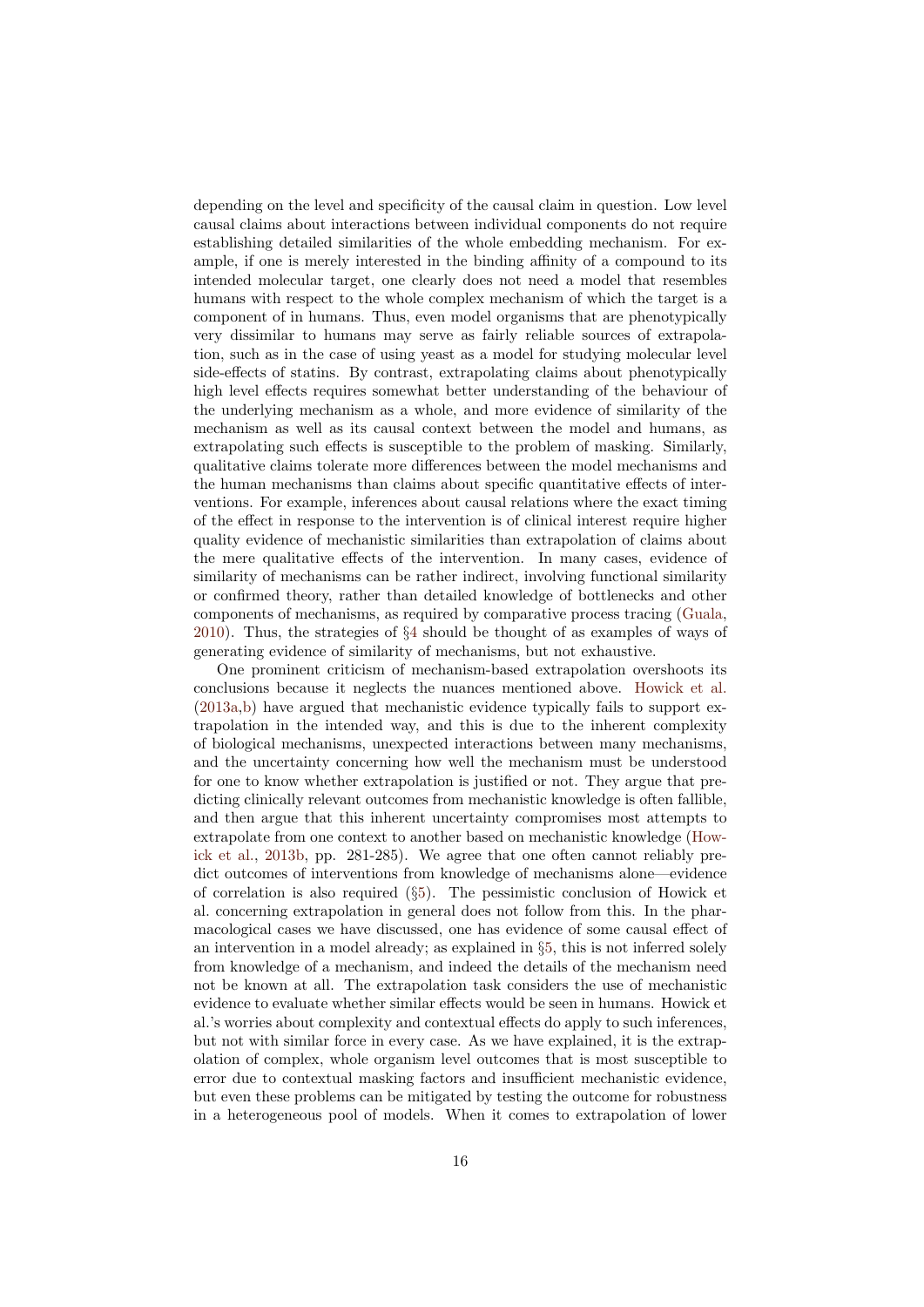level effects, the evidential requirements of extrapolation are less demanding and more clearly delineated.

# References

- <span id="page-16-2"></span>Anitschkow, N. (1913). Uber die Veränderungen der Kanichnenaorta bei experimenteller Cholesterinsteatose. Beitrage zur pathologischen Anatomie und zur allgemeinen Pathologie, 56:379–404.
- <span id="page-16-0"></span>Attarwala, H. (2010). TGN1412: From discovery to disaster. *Journal of Young* Pharmacists, 2(3):332 – 336.
- <span id="page-16-3"></span>Bruger, M. and Oppenheim, E. (1951). Experimental and human atherosclerosis: Possible relationship and present status. Bulletin of the New York Academy of Medicine, 27(9):536.
- <span id="page-16-5"></span>Campaner, R. (2011). Understanding mechanisms in the health sciences. Theoretical Medicine and Bioethics, 32:5–17.
- <span id="page-16-8"></span>Campaner, R. and Galavotti, M. C. (2012). Evidence and the assessment of causal relations in the health sciences. International Studies in the Philosophy of Science, 26(1):27–45.
- <span id="page-16-6"></span>Clarke, B. (2011). Causality in medicine with particular reference to the viral causation of cancers. PhD thesis, Department of Science and Technology Studies, University College London, London.
- <span id="page-16-11"></span>Clarke, B., Gillies, D., Illari, P., Russo, F., and Williamson, J. (2013). The evidence that evidence-based medicine omits. Preventative Medicine, 57(6):745– 747.
- <span id="page-16-12"></span>Clarke, B., Gillies, D., Illari, P., Russo, F., and Williamson, J. (2014). Mechanisms and the evidence hierarchy. Topoi, 33(2):339–360.
- <span id="page-16-9"></span>Claveau, F. (2012). The Russo-Williamson theses in the social sciences: Causal inference drawing on two types of evidence. Studies in History and Philosophy of Biological and Biomedical Sciences, 43(4):806–813.
- <span id="page-16-7"></span>Darby, G. and Williamson, J. (2011). Imaging technology and the philosophy of causality. Philosophy & Technology, 24(2):115-136.
- <span id="page-16-10"></span>Dragulinescu, S. (2012). On 'stabilising' medical mechanisms, truth-makers and epistemic causality: a critique to Williamson and Russo's approach. Synthese, 187(2):785–800.
- <span id="page-16-1"></span>Eastwood, D., Findlay, L., Poole, S., Bird, C., Wadhwa, M., Moore, M., Burns, C., Thorpe, R., and Stebbings, R. (2010). Monoclonal antibody TGN1412 trial failure explained by species differences in CD28 expression on CD4+ effector memory T-cells. British Journal of Pharmacology, 161(3):512–526.
- <span id="page-16-4"></span>Endo, A. (2010). A historical perspective on the discovery of statins. *Proceedings* of the Japan Academy, Series B, 86(5):484–493.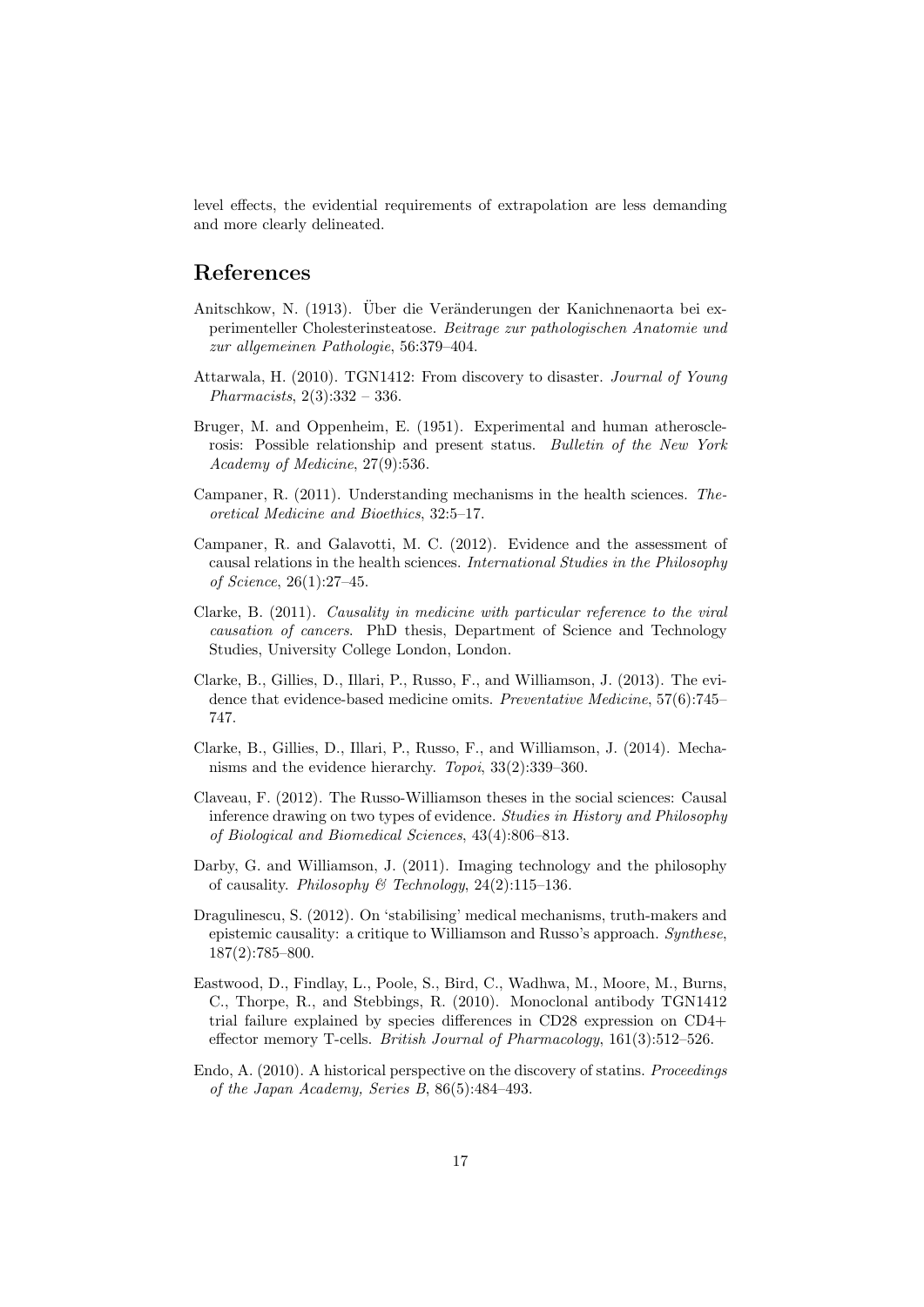- <span id="page-17-2"></span>Endo, A., Yoshio, T., Masao, K., and Kazuhiko, T. (1979). Effects of ML-236B on cholesterol metabolism in mice and rats: Lack of hypocholesterolemic activity in normal animals. Biochimica et Biophysica Acta  $(BBA)$ —Lipids and Lipid Metabolism, 575(2):266–276.
- <span id="page-17-10"></span>Fiorentino, A. R. and Dammann, O. (2015). Evidence, illness, and causation: An epidemiological perspective on the Russo-Williamson thesis. Studies in History and Philosophy of Biological and Biomedical Sciences, 54:1–9.
- <span id="page-17-6"></span>Gillies, D. A. (2011). The Russo-Williamson thesis and the question of whether smoking causes heart disease. In Illari, P. M., Russo, F., and Williamson, J., editors, *Causality in the Sciences*, pages  $110-125$ . Oxford University Press, Oxford.
- <span id="page-17-11"></span>Guala, F. (2010). Extrapolation, analogy, and comparative process tracing. Philosophy of Science, 77:1070–1082.
- <span id="page-17-8"></span>Howick, J. (2011a). Exposing the vanities—and a qualified defence—of mechanistic evidence in clinical decision-making. *Philosophy of Science*, 78(5):926– 940. Proceedings of the Biennial PSA 2010.
- <span id="page-17-9"></span>Howick, J. (2011b). The philosophy of evidence-based medicine. Wiley-Blackwell, Chichester.
- <span id="page-17-12"></span>Howick, J., Glasziou, P., and Aronson, J. (2013a). Can understanding mechanisms solve the problem of extrapolating from study to target populations (the problem of 'external validity')? Journal of the Royal Society of Medicine, 106(3):81–86.
- <span id="page-17-13"></span>Howick, J., Glasziou, P., and Aronson, J. K. (2013b). Problems with using mechanisms to solve the problem of extrapolation. Theoretical Medicine and Bioethics, 34(4):275–291.
- <span id="page-17-7"></span>Illari, P. M. (2011). Disambiguating the Russo-Williamson thesis. International Studies in the Philosophy of Science, 25(2):139–157.
- <span id="page-17-1"></span>Kenter, M. and Cohen, A. (2006). Establishing risk of human experimentation with drugs: lessons from TGN1412. The Lancet, 368(9544):1387–1391.
- <span id="page-17-4"></span>Levy, A. and Currie, A. (2015). Model organisms are not (theoretical) models. 66(2):327–348.
- <span id="page-17-5"></span>Longworth, F. (2006). Causation, pluralism and responsibility. Philosophica, 77:45–68.
- <span id="page-17-0"></span>Love, A. C. (2007). Functional homology and homology of function: Biological concepts and philosophical consequences. Biology & Philosophy,  $22(5):691-$ 708.
- <span id="page-17-3"></span>Maciejak, A., Leszczynska, A., Warchol, I., Gora, M., Kaminska, J., Plochocka, D., Wysocka-Kapcinska, M., Tulacz, D., Siedlecka, J., Swiezewska, E., Sojka, M., Danikiewicz, W., Odolczyk, N., Szkopinska, A., Sygitowicz, G., and Burzynska, B. (2013). The effects of statins on the mevalonic acid pathway in recombinant yeast strains expressing human HMG-CoA reductase. BMC Biotechnology, 13(1):68.